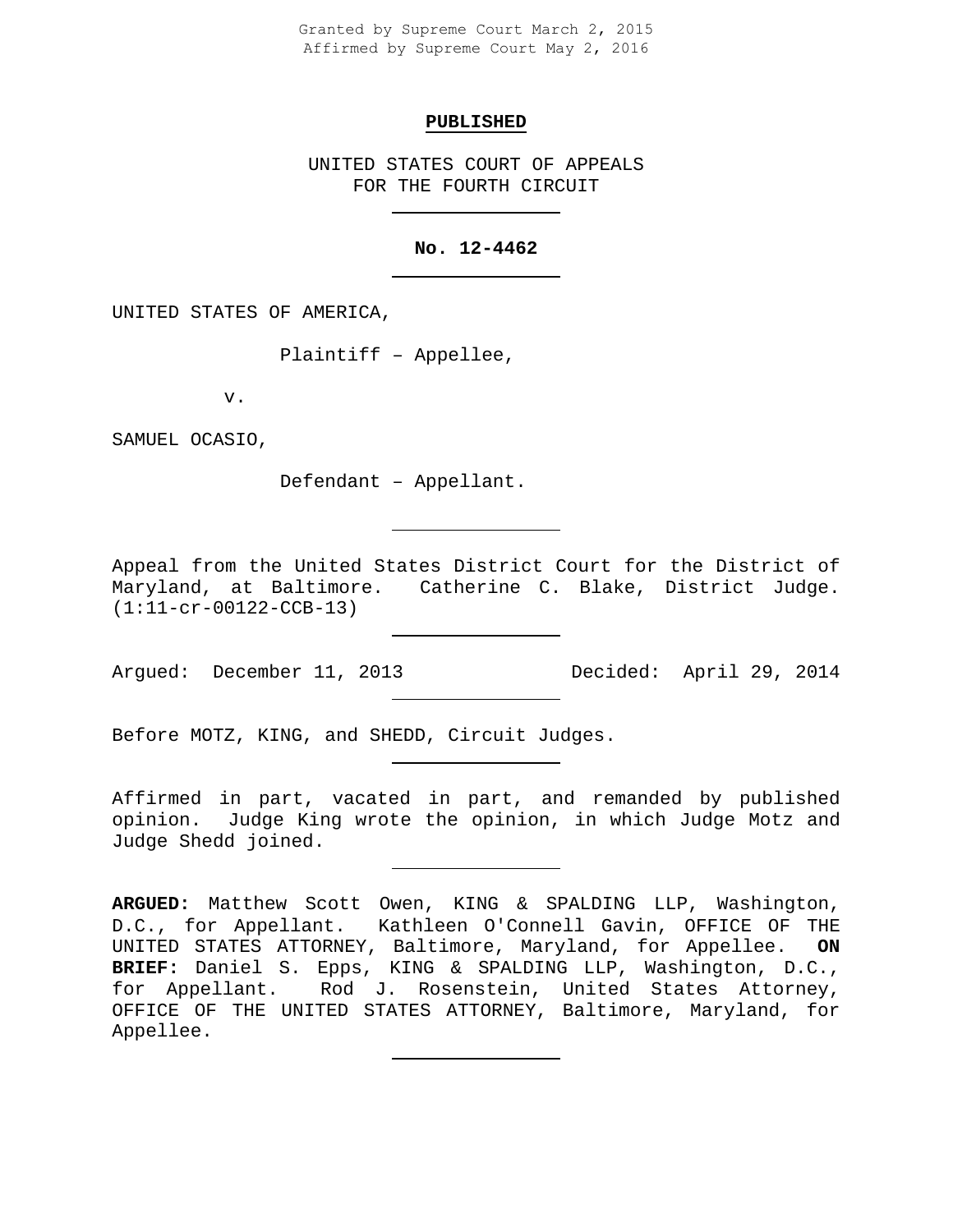KING, Circuit Judge:

In 2012, a jury found defendant Samuel Ocasio, a former officer of the Baltimore Police Department (the "BPD"), guilty of four offenses relating to his involvement in a kickback scheme to funnel wrecked automobiles to a Baltimore auto repair shop in exchange for monetary payments. Ocasio was convicted on three Hobbs Act extortion counts, see 18 U.S.C. § 1951, plus a charge of conspiracy to commit such extortion, see 18 U.S.C. § 371. On appeal, Ocasio primarily maintains that his conspiracy conviction is fatally flawed and must be vacated. He also challenges a portion of the sentencing court's award of restitution. As explained below, we affirm Ocasio's conspiracy and other convictions, vacate the restitution award in part, and remand.

# I.

#### A.

On March 9, 2011, Ocasio and ten codefendants were indicted in the District of Maryland in connection with the kickback scheme involving payments to BPD officers in exchange for referrals to a Baltimore business called Majestic Auto Repair Shop LLC (the "Majestic Repair Shop," or simply "Majestic"). Nine of the defendants were BPD officers, and the others were Herman Alexis Moreno and Edwin Javier Mejia, brothers who were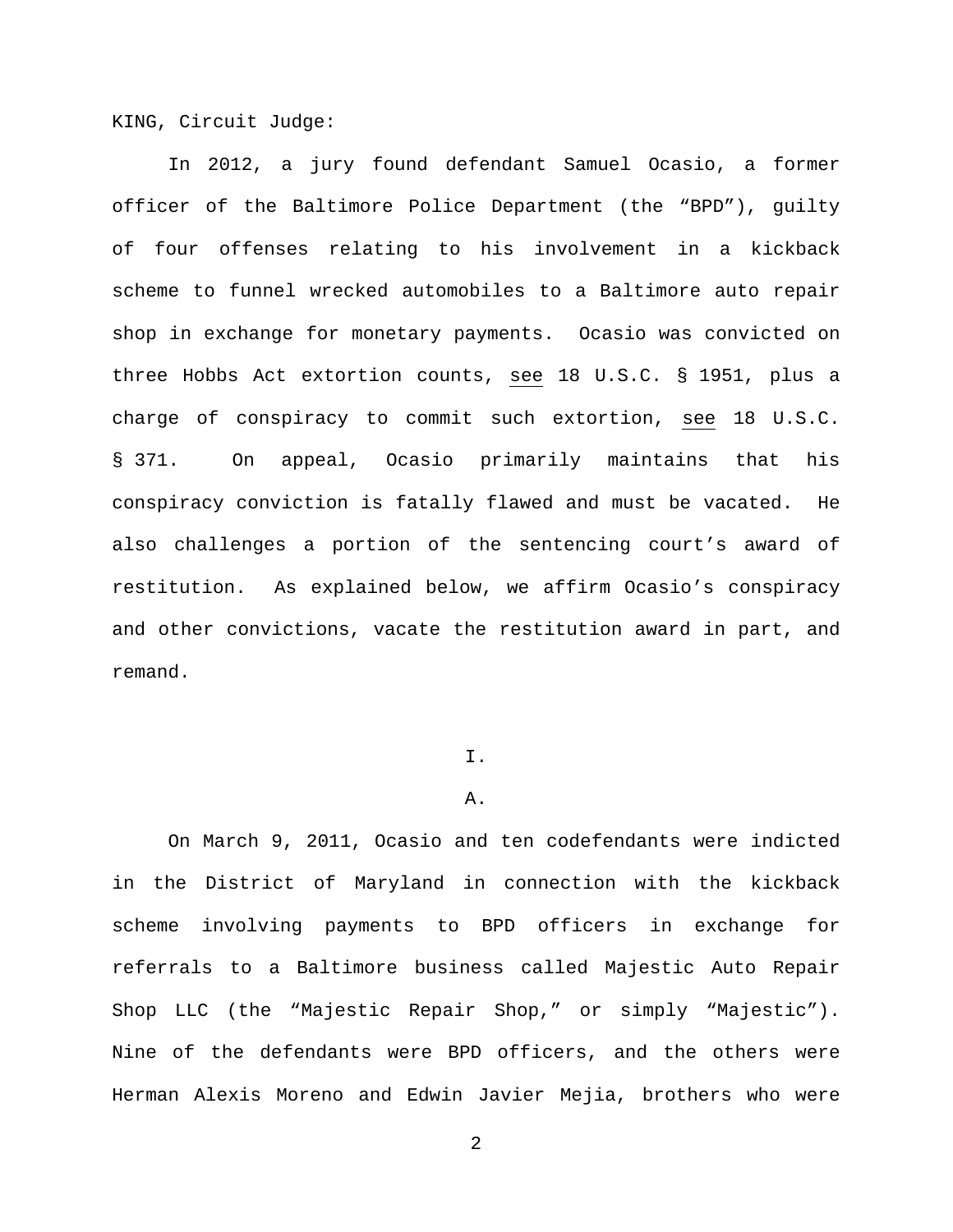co-owners and operators of the Majestic Repair Shop. The single-count indictment alleged, pursuant to 18 U.S.C. § 371, that the defendants, along with others "known and unknown," conspired to violate the Hobbs Act, 18 U.S.C. § 1951, by agreeing to "unlawfully obtain under color of official right, money and other property" from Moreno, Mejia, and Majestic. See J.A.  $18.^1$  $18.^1$  As such, the initial indictment both charged Moreno and Mejia with the conspiracy offense and identified them — as well as Majestic — as victims of the extortion conspiracy.

Seven months later, on October 19, 2011, the grand jury returned a seven-count superseding indictment charging only two defendants, Ocasio and another BPD officer, Kelvin Quade Manrich, who had not been named in the initial indictment. Thereafter, the conspiracy offense in the first indictment was dismissed as to each of the other defendants, in exchange for guilty pleas. Each defendant entered into a plea agreement with the government and pleaded guilty to a separately-filed superseding information, predicated on admitted involvement in the kickback scheme.<sup>[2](#page-2-1)</sup> In connection with their guilty pleas, the

<span id="page-2-0"></span> $1$  Citations herein to "J.A.  $\_\!\_''$  refer to the contents of the Joint Appendix filed by the parties in this appeal.

<span id="page-2-1"></span> $2$  Several of the BPD officer-defendants were convicted of a single count of Hobbs Act extortion under 18 U.S.C. § 1951, while other defendants were convicted of two offenses, Hobbs Act extortion and conspiring to commit extortion. On July 11, 2011, (Continued)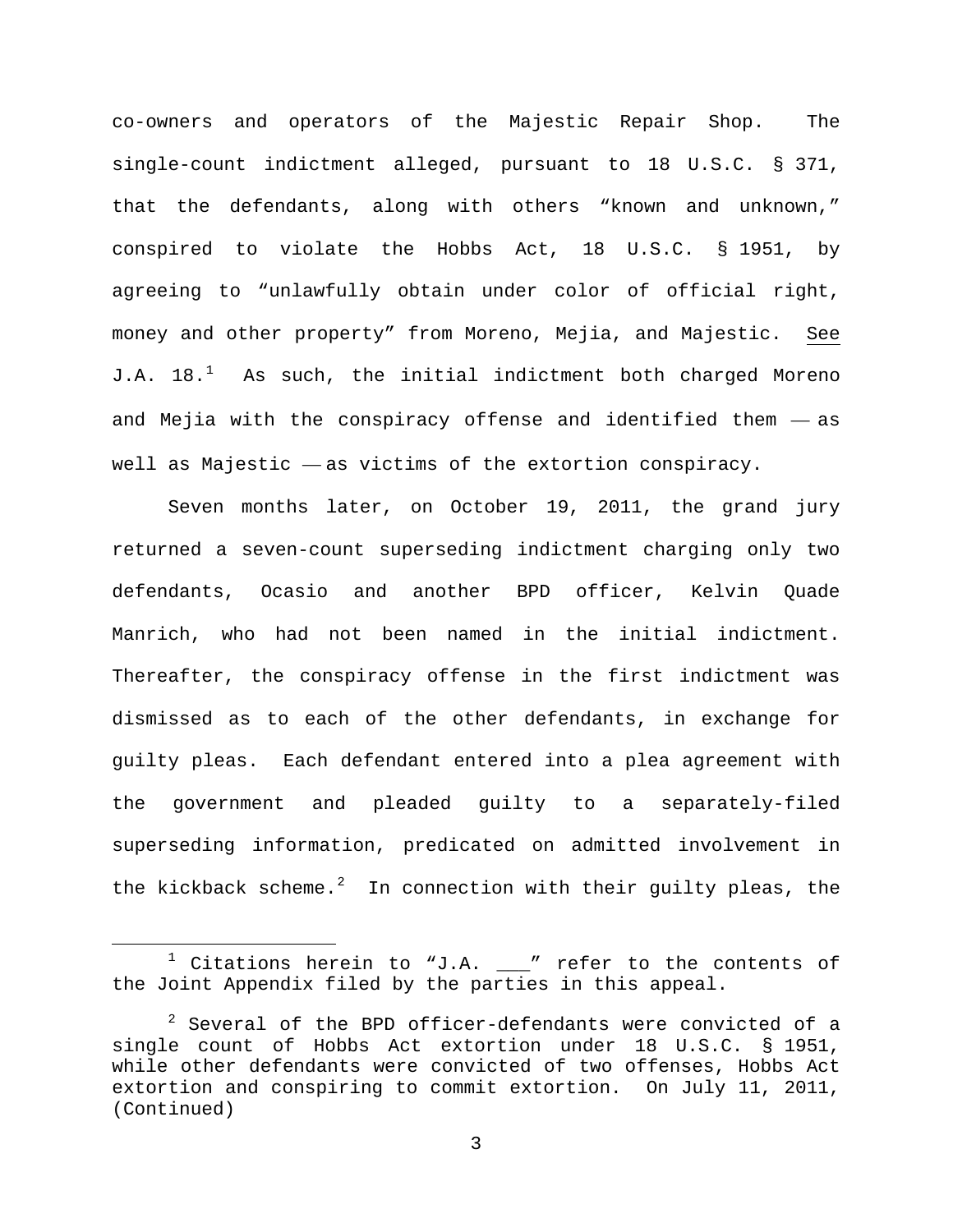brothers Moreno and Mejia agreed that they would testify at Ocasio's trial.

Count One of the superseding indictment — naming both Ocasio and Manrich — repeated the charge of conspiring to violate the Hobbs Act, in contravention of 18 U.S.C. § 371. Counts Two through Four charged Manrich with Hobbs Act extortion, that is, extorting Moreno by "unlawfully obtaining under color of official right, money and property," in violation of 18 U.S.C. § 1951(a). See J.A. 55. Finally, counts Five through Seven charged Ocasio with Hobbs Act extortion of Moreno on three specific occasions — January 17, 2010, January 10,  $2011$ , and January 15,  $2011.^3$  $2011.^3$ 

In Count One, the superseding indictment alleged the § 371 conspiracy offense against Ocasio and Manrich in the following terms:

From in or about the Spring of 2008, and continuing through at least February 2011, [Ocasio and Manrich], and others both known and unknown to the Grand Jury,

Moreno and Mejia each pleaded guilty to Hobbs Act extortion and conspiracy.

ī

<span id="page-3-0"></span><sup>3</sup> The Hobbs Act defines "extortion" as "the obtaining of property from another, with his consent, induced by wrongful use of actual or threatened force, violence, or fear, or under color of official right." 18 U.S.C. § 1951(b)(2). References in this opinion to Hobbs Act extortion refer to extortion committed under color of official right, as charged against Ocasio and Manrich.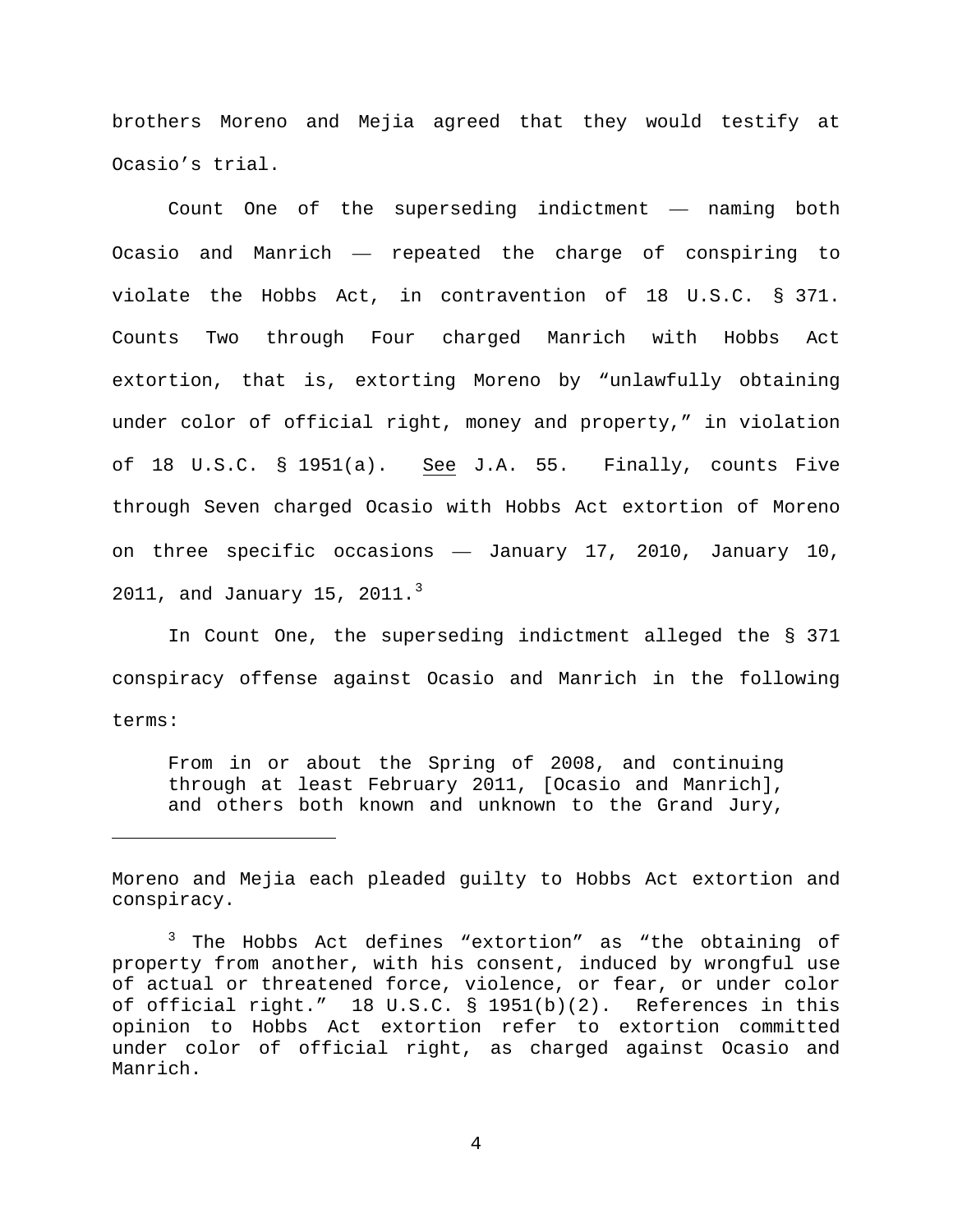did knowingly and unlawfully combine, conspire, confederate, and agree together, with other [BPD officers], and with Moreno and Mejia to obstruct, delay, and affect commerce and the movement of any article and commodity in commerce by extortion, that is, to unlawfully obtain under color of official right, money and other property from Moreno, Mejia, and [the Majestic Repair Shop], with their consent, not due the defendants or their official position, in violation of [the Hobbs Act].

J.A. 50. According to Count One, the purpose of the conspiracy was for "Moreno and Mejia to enrich over 50 BPD Officers . . . by issuing payments to the BPD Officers in exchange for the BPD Officers' exercise of their official positions and influence to cause vehicles to be towed or otherwise delivered to Majestic for automobile services and repair." Id. at 51. Count One spelled out two overt acts in furtherance of the conspiracy  $-$  a December 14, 2010 phone call between Manrich and Moreno, plus a January 15, 2011 call between Ocasio and Moreno — and incorporated by reference, as additional overt acts, each of the six substantive Hobbs Act extortion counts.

### B.

The prosecutions underlying this appeal were the result of an extensive investigation conducted by the BPD and the FBI. The BPD began its investigation in the summer of 2009. When federal authorities joined the investigation in late 2010, the BPD had identified approximately fifty of its officers as possibly involved in wrongdoing with the Majestic Repair Shop.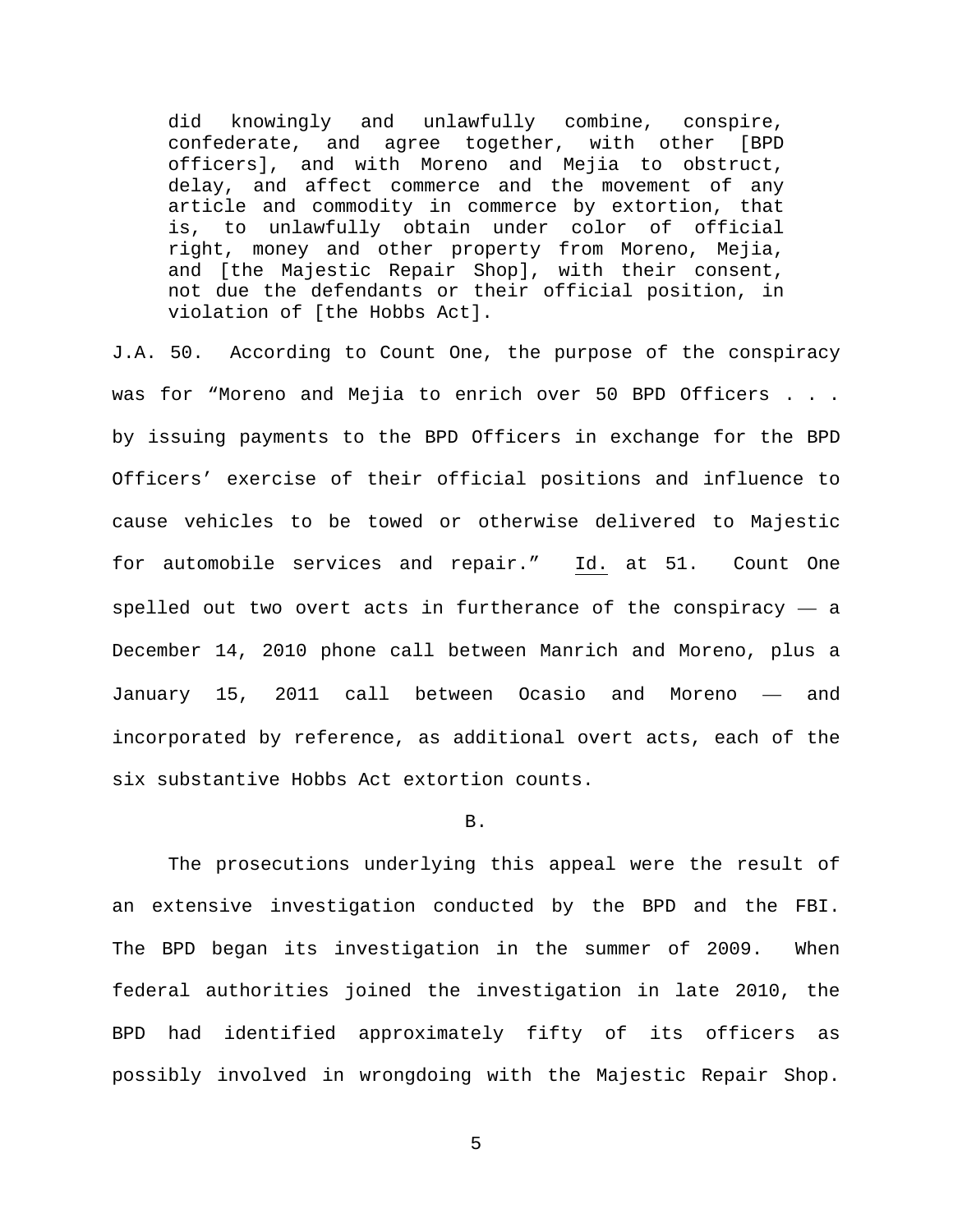In the winter of 2010, the FBI placed a wiretap on Moreno's telephone and began surveillance at both Majestic and at Moreno's residence. During the period from November 2010 to February 2011, the FBI recorded thousands of phone calls between Moreno and various BPD officers, including Ocasio and Manrich.

The trial evidence established a wide-ranging kickback scheme involving the Majestic Repair Shop and BPD officers.<sup>[4](#page-5-0)</sup> The scheme was fairly straightforward: BPD officers would refer accident victims to Majestic for body work and, in exchange for such referrals, the officers would receive monetary payments. The payments made to BPD officers by the Majestic Repair Shop for their referrals of wrecked vehicles were made by both cash and check, and ranged from \$150 to \$300 per vehicle. After the kickback and extortion scheme began, knowledge of it spread by word-of-mouth throughout the BPD.

The referral of accident victims to the Majestic Repair Shop by BPD officers in exchange for money violated the BPD's established procedures. The BPD General Orders specify that BPD officers shall not violate any state or federal laws or city ordinances, or solicit or accept any "compensation, reward,

<span id="page-5-0"></span> <sup>4</sup> Our factual recitation is drawn primarily from the trial record. In light of the guilty verdicts, we present the relevant facts in the light most favorable to the prosecution. See Evans v. United States, 504 U.S. 255, 257 (1992).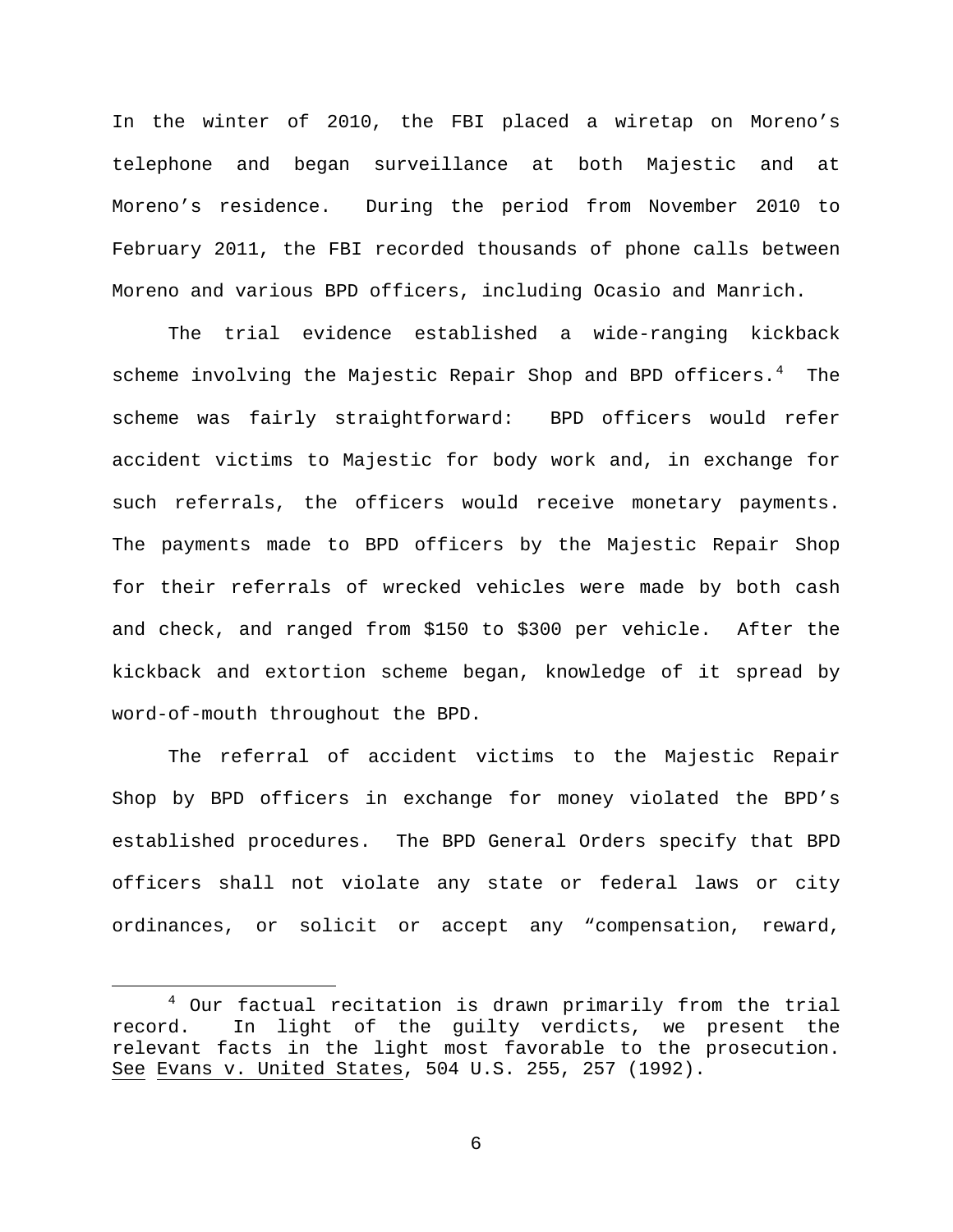gift, or other consideration" without the permission of the Police Commissioner. See J.A. 49, 208-09. Pursuant to BPD General Order I-2, which specifies "towing procedures," if an accident victim in a non-emergency situation declines to contact her insurance company or other towing service (such as AAA), the BPD officer at the accident scene should call, through the BPD communications center, an already approved "Medallion towing company" to move the damaged vehicle.<sup>[5](#page-6-0)</sup> In an emergency situation, i.e., when conditions are hazardous or a wrecked vehicle could impede traffic or cause further injuries, BPD officers have the discretion to contact a Medallion towing company to request towing services without first securing the consent of the wrecked vehicle's owner or operator. Regardless of whether a Medallion towing company is called for a wrecked vehicle, the "owner or operator [retains] full discretion to determine the destination to which the vehicle [is] to be towed." Id. at 213. Majestic was not, at any point during the Count One conspiracy, a Medallion towing company.

### 1.

The Count One conspiracy commenced in late 2008 or early 2009. Officer Ocasio first became involved in the kickback

<span id="page-6-0"></span> <sup>5</sup> A Medallion towing company is a pre-approved towing business that has a contract with the City of Baltimore to provide towing services in connection with automobile accidents.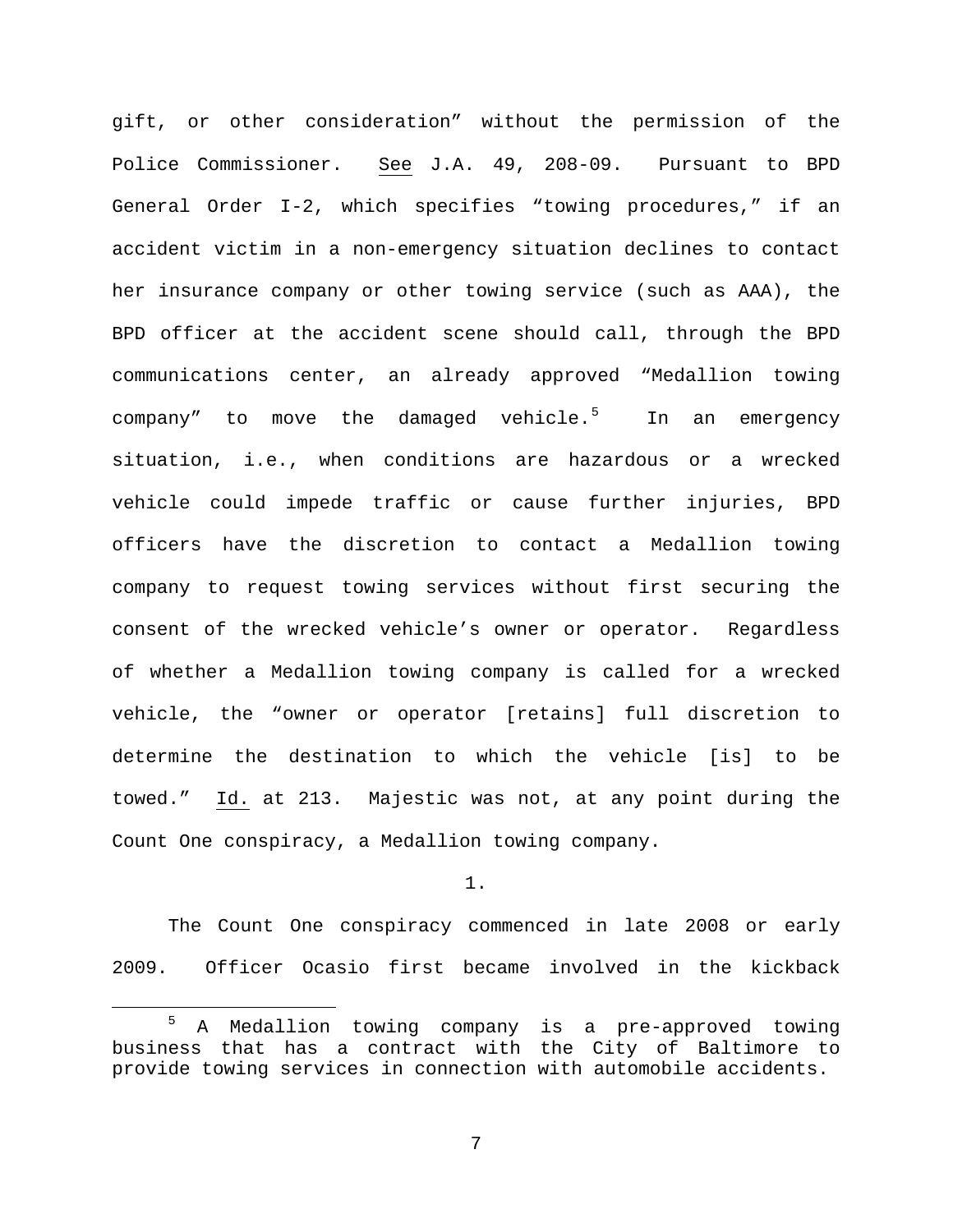scheme in about May 2009, when, after learning about the scheme from another BPD officer, he called Moreno to request a tow truck for an accident. Moreno and Ocasio met for the first time at the scene of that accident. From May 2009 until about February 2011, Ocasio referred numerous vehicles to the Majestic Repair Shop, and received a cash payment on each occasion. On several occasions, Ocasio — who usually worked the BPD's night shift — called Moreno from an accident scene and described the damaged vehicles. If Moreno wanted a vehicle towed to Majestic, Ocasio would convince the driver that she should use Majestic's services and then arrange for the wrecked vehicle to be towed to Majestic.[6](#page-7-0) After referring the wrecked vehicle to Majestic, Ocasio would call Moreno and request his cash payment of \$300, usually by the next afternoon.

a.

Around midnight on January 17, 2010, Officer Ocasio responded to an accident scene in Baltimore. After determining that one of the wrecked vehicles was not driveable, Ocasio called the driver, a Mr. Taylor, to the BPD patrol car and gave

<span id="page-7-0"></span> <sup>6</sup> Although the Majestic Repair Shop was primarily a body shop, rather than a towing company, it owned and operated a tow truck and worked with at least one other towing business. The vehicles referred to Majestic by BPD officers were either towed to Majestic by its own tow truck, or Moreno arranged for wrecked vehicles to be towed there by other towing services.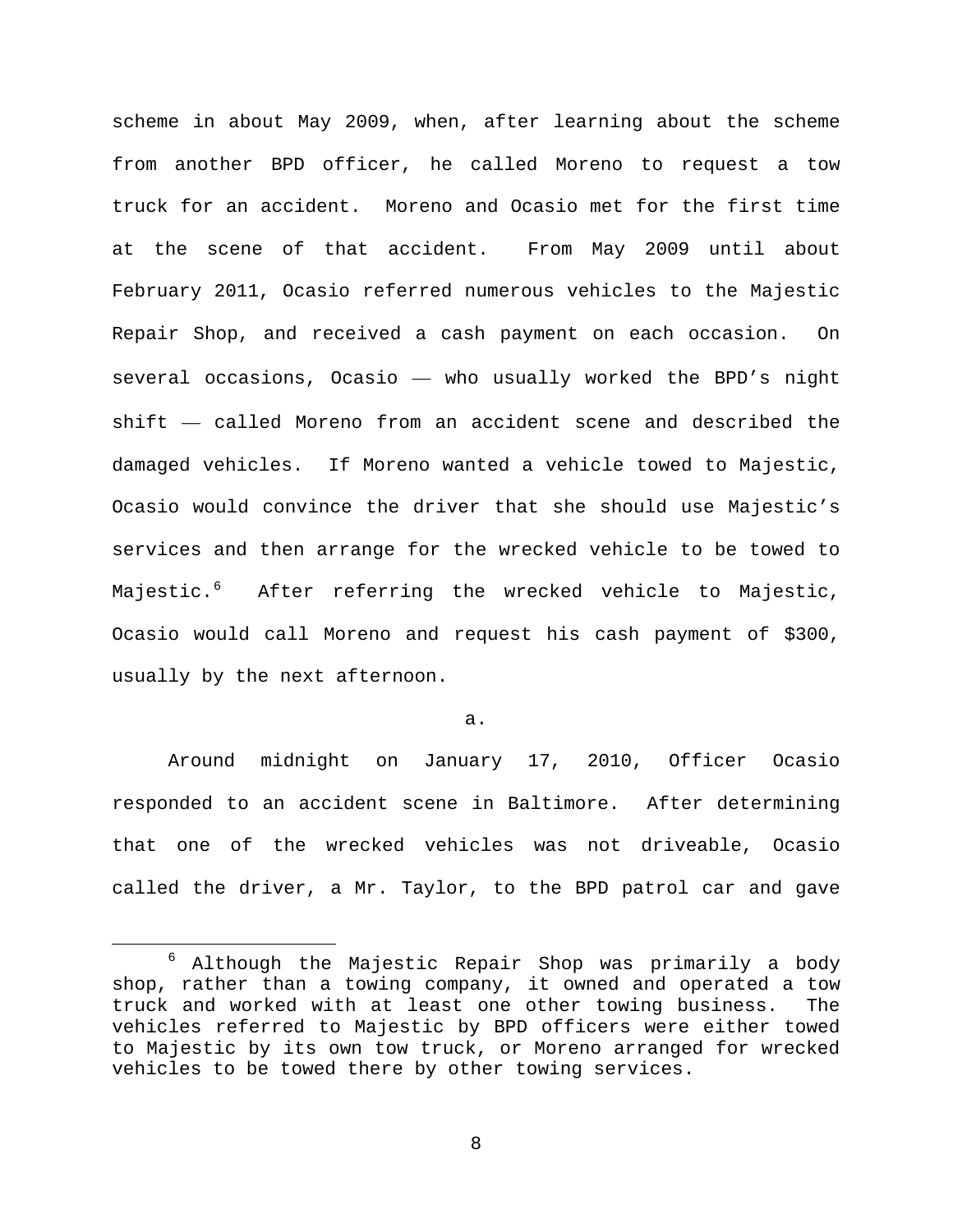him advice — that the Majestic Repair Shop should tow and repair Taylor's wrecked car. When Taylor told Ocasio that he had already called AAA, Ocasio convinced Taylor to cancel the AAA request and have his vehicle towed instead to Majestic. Ocasio then called Moreno to request a tow for Taylor. Almost immediately, Ocasio called Moreno again, asking him to delay his arrival at the accident scene because Ocasio's supervisor was nearby. Several minutes later, Ocasio called Moreno again to let him know that the coast was clear. Moreno, along with BPD Officer Leonel Rodriguez (who was already with Moreno when Ocasio called), arrived at the accident scene with a tow truck and towed Taylor's car to Majestic. $^7$  $^7$  Ocasio called Moreno the following morning seeking his \$300 cash payment for the referral.

## b.

Several months later, in March 2010, a driver flagged Ocasio down around midnight to report that his vehicle had been vandalized. Ocasio, after ascertaining that the car could not be driven and was blocking a city street, recommended calling

<span id="page-8-0"></span> $7$  Moreno explained to the jury that Officers Rodriguez and Ocasio were friends and associates, and Moreno identified Rodriguez as the BPD officer who probably introduced Ocasio to the kickback scheme.Despite knowing each other, Rodriguez and Ocasio acted as strangers when both were present at the January 17, 2010 accident scene.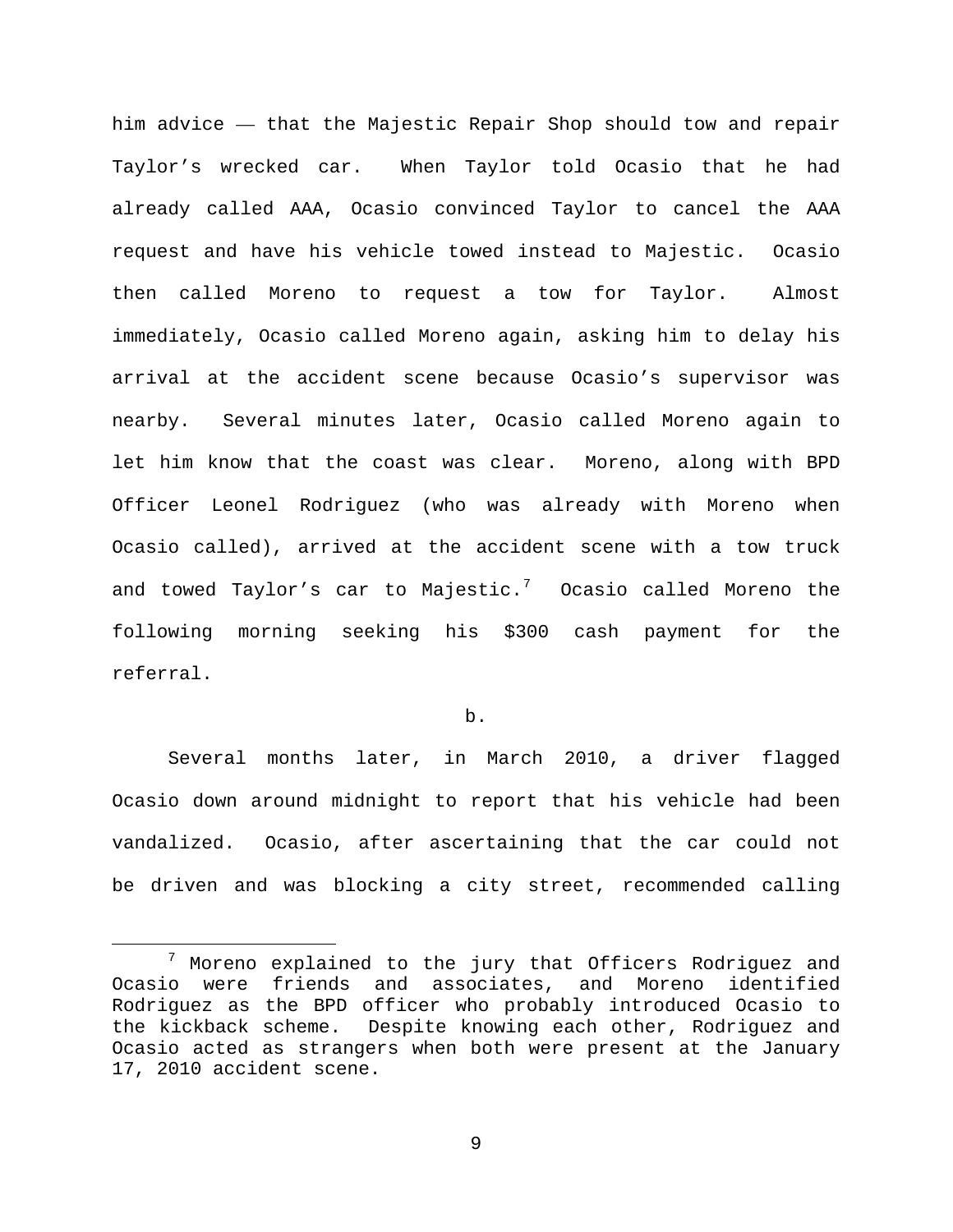the Majestic Repair Shop. When the owner consented, Ocasio called Moreno to arrange for the tow. As a result, Moreno towed the vehicle to Majestic and performed repair work on it that was worth several thousand dollars. Ocasio called Moreno several times the next afternoon and arranged for his \$300 cash referral payment.

On November 7, 2010, Officer Ocasio was again working the BPD's night shift. Around 4:00 that morning, Ocasio was called to an area of Baltimore where four parked vehicles had been hit by a fifth vehicle. Ocasio called Moreno to describe the four damaged vehicles and to see if Moreno would like any of them referred to the Majestic Repair Shop. During this call, Ocasio described the car that had collided with the parked vehicles, advising Moreno that it was "an Acura Legend" with "full cover," conveying to Moreno that the car at fault was a luxury vehicle and that its insurer would pay for the damages suffered by the other vehicles. See J.A. 416. Moreno expressed concerns to Ocasio about the values of the four damaged automobiles, questioning whether they would be worth towing and repairing. Ocasio then identified one of those cars as a 2006 Toyota, which interested Moreno because the Toyota was more valuable than the others. Ocasio advised Moreno that there was no need to tow the Toyota, however, because it could still be driven. In response,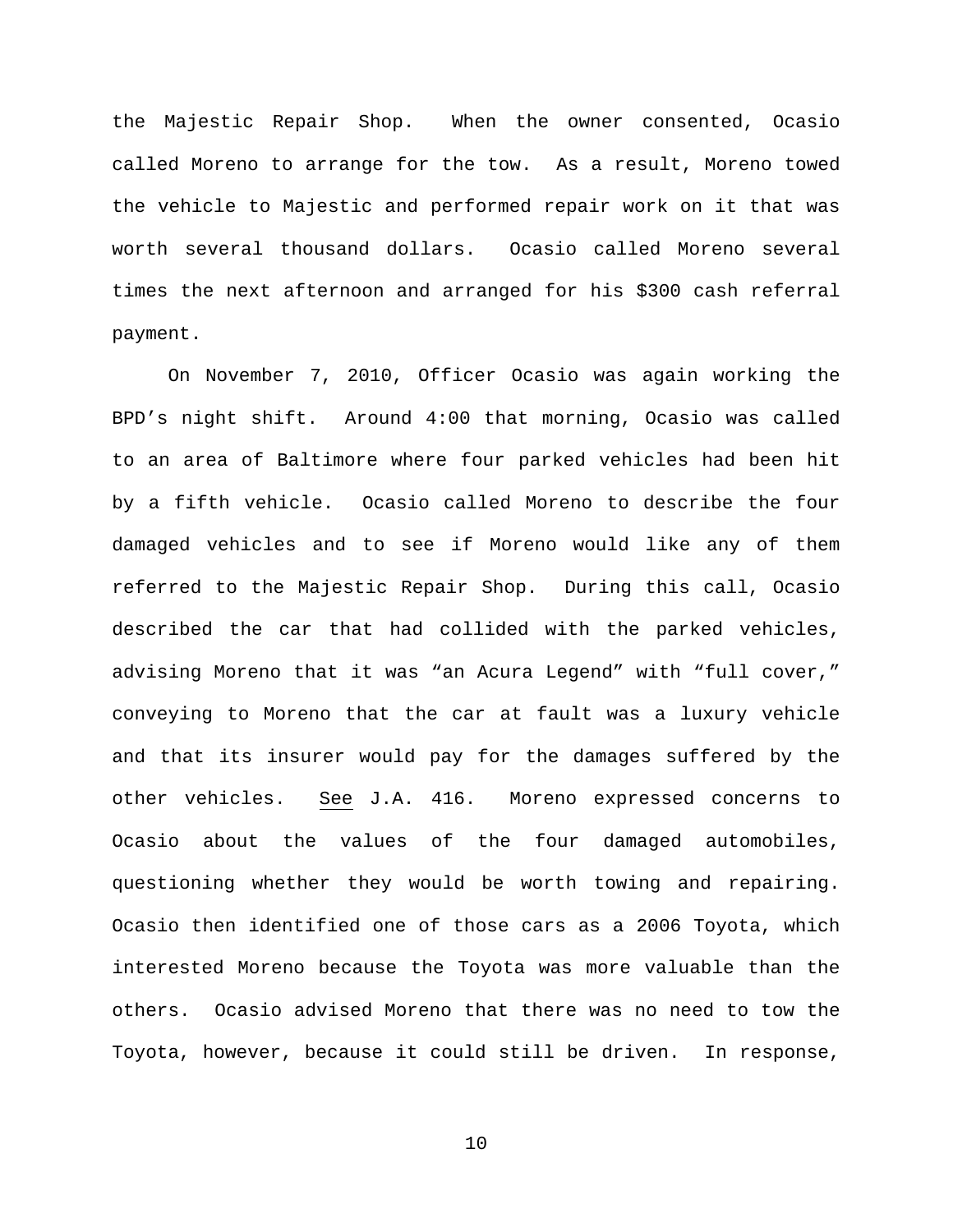Moreno suggested that Ocasio "talk to" the owner of the Toyota and convince him to have it towed to Majestic. Id. at 419.

After Moreno and Ocasio agreed that the Toyota should be referred to the Majestic Repair Shop, Ocasio identified its owner, a Mr. Tran, through the computer in a BPD patrol car. Despite the early morning hour and the fact that the Toyota was in operating condition, Ocasio went personally to Tran's home and misrepresented the accident situation. Ocasio falsely advised Tran that the accident report had to be completed that very morning. Officer Rogich, another BPD officer who was at the scene, explained otherwise to the jury, stating that he "wouldn't have knocked on [the owners'] doors," and "would have just left" accident report forms on the windshields of the damaged cars or at the owners' doors. See J.A. 926. While in Tran's residence, Ocasio recommended that Majestic fix the Toyota. Ocasio then called Moreno, who arrived soon thereafter and convinced Tran to have the Toyota towed to Majestic for repairs. Moreno also gave Tran documentation reflecting that his Toyota had been towed to Majestic. Rather than towing the Toyota, however, Moreno drove it from the accident scene to Majestic. En route, Moreno stopped at a nearby convenience store and met Ocasio. While there, Moreno withdrew \$300 in cash from a Majestic bank account, which was paid to Ocasio.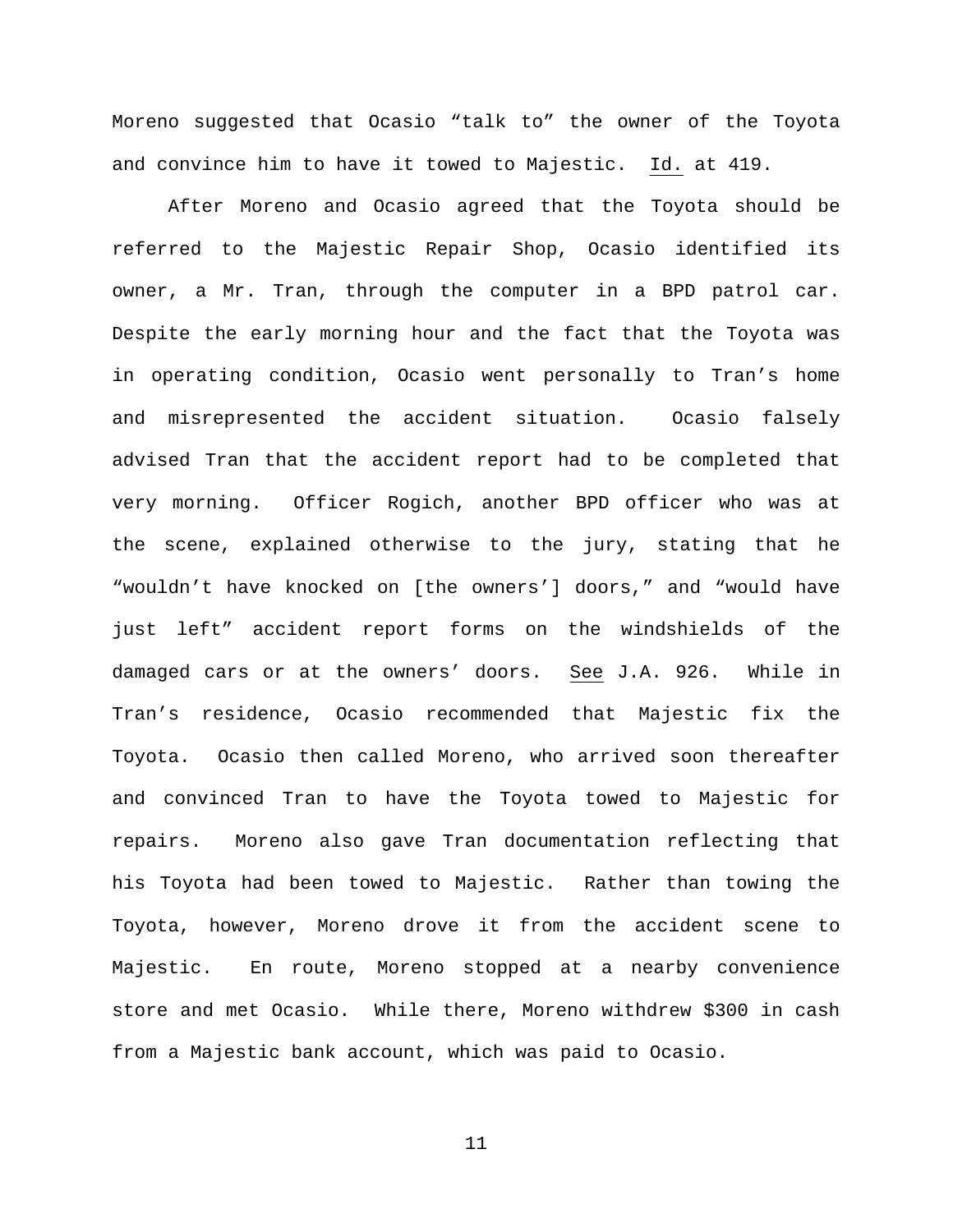In the early morning hours of January 10, 2011, Officer Ocasio was called to the scene of a hit-and-run accident in Baltimore to translate for an accident victim, Mr. Quintanilla, who did not speak English. Quintanilla's SUV had been damaged in the accident, and it had been pushed off the street into a yard. The first BPD officer to respond to the scene concluded that there was no need to tow the SUV. Ocasio, after asking Quintanilla if he knew where the SUV could be fixed, recommended that it be towed to the Majestic Repair Shop. Ocasio then called Moreno to describe the damaged SUV, and Moreno responded by sending one of his associates to tow it to Majestic. That afternoon, Ocasio called Moreno seeking his referral fee. On January 14, 2011, Ocasio picked up Moreno at Majestic and they travelled together to a nearby ATM. Moreno then withdrew \$300 in cash from a Majestic bank account and paid it to Ocasio.

# d.

On January 15, 2011, Officer Ocasio made yet another referral to the Majestic Repair Shop. Shortly after 2:00 a.m., Ocasio arrived at the scene of a hit-and-run accident, being one of several BPD officers to respond. Ocasio had not been assigned to the accident by the BPD dispatcher, however, and should have been on "special detail" in another area of Baltimore. The wrecked vehicle was badly damaged and could not

c.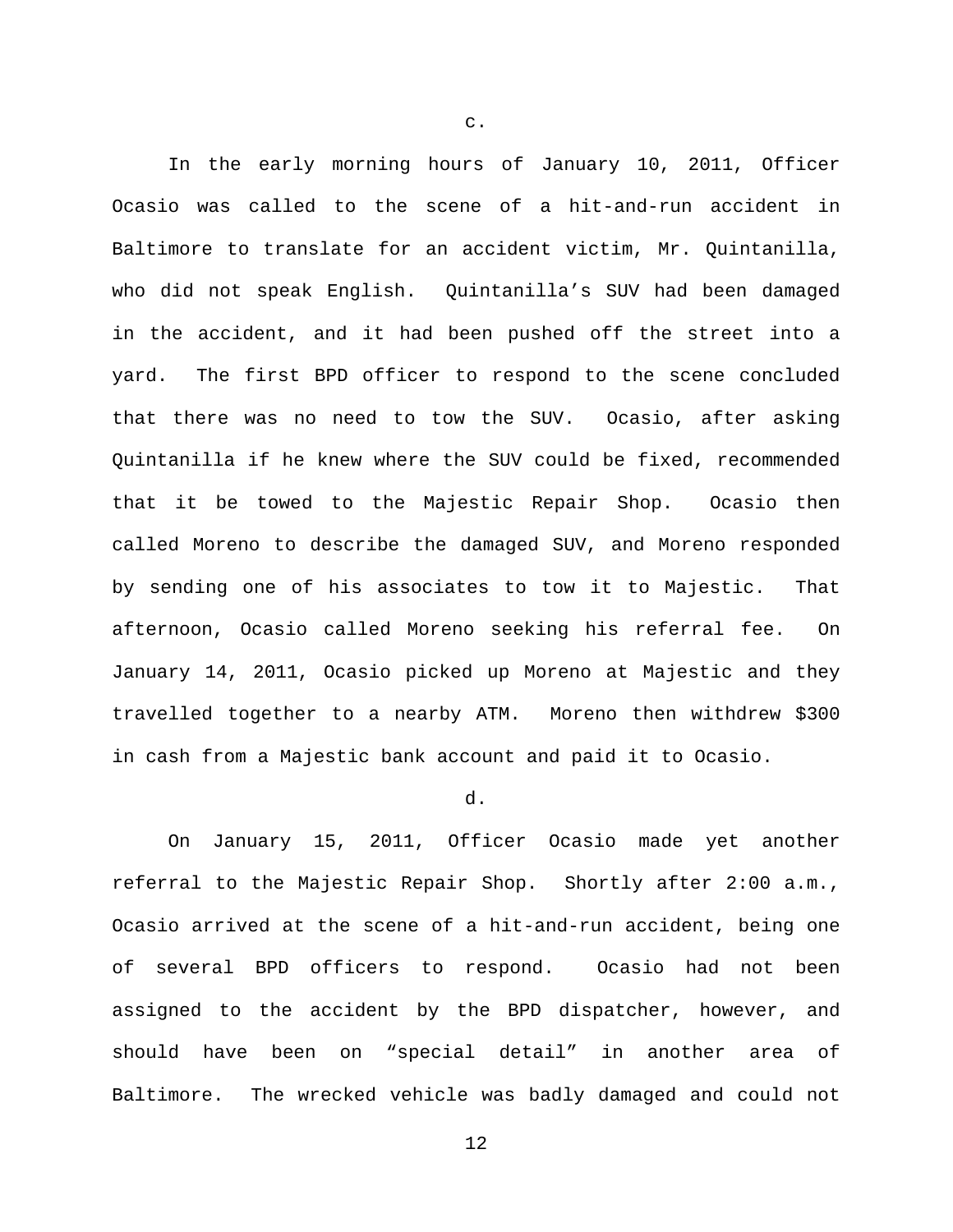be driven. Ocasio did not ask the car's owner if she had a towing company or speak to her about having her vehicle towed and repaired. He nevertheless called Moreno and requested that a tow truck be sent to the accident scene. In response, Moreno sent an associate, who had the car's owner sign paperwork authorizing the tow for her wrecked vehicle. Moreno's associate also gave the vehicle's owner a Majestic business card. Later that morning, Ocasio sent Moreno a text message asking to "pick up the money today before I go to work." J.A. 538. Ocasio then went to Moreno's home and collected \$300 in cash.<sup>[8](#page-12-0)</sup>

2.

Officer Ocasio also personally utilized the services of the Majestic Repair Shop. On January 29, 2010, Ocasio's wife was involved in a traffic accident that caused only slight damage to the rear bumper of her SUV. As a result, Ocasio called Moreno and asked that his wife's SUV be towed to Majestic. Because Ocasio's insurance company (GEICO) was unlikely to pay for such minor repairs, Ocasio overstated the SUV's damage on a GEICO claim form. Moreno then caused additional damage to the SUV —

<span id="page-12-0"></span> <sup>8</sup> The events of January 17, 2010, underlie the Hobbs Act extortion offense alleged against Ocasio in Count Five of the superseding indictment; the events of January 10 and 14, 2011, underlie Count Six; and, the events of January 15, 2011, underlie Count Seven. Counts Five, Six, and Seven are, in turn, incorporated into Count One as overt acts in furtherance of the extortion conspiracy.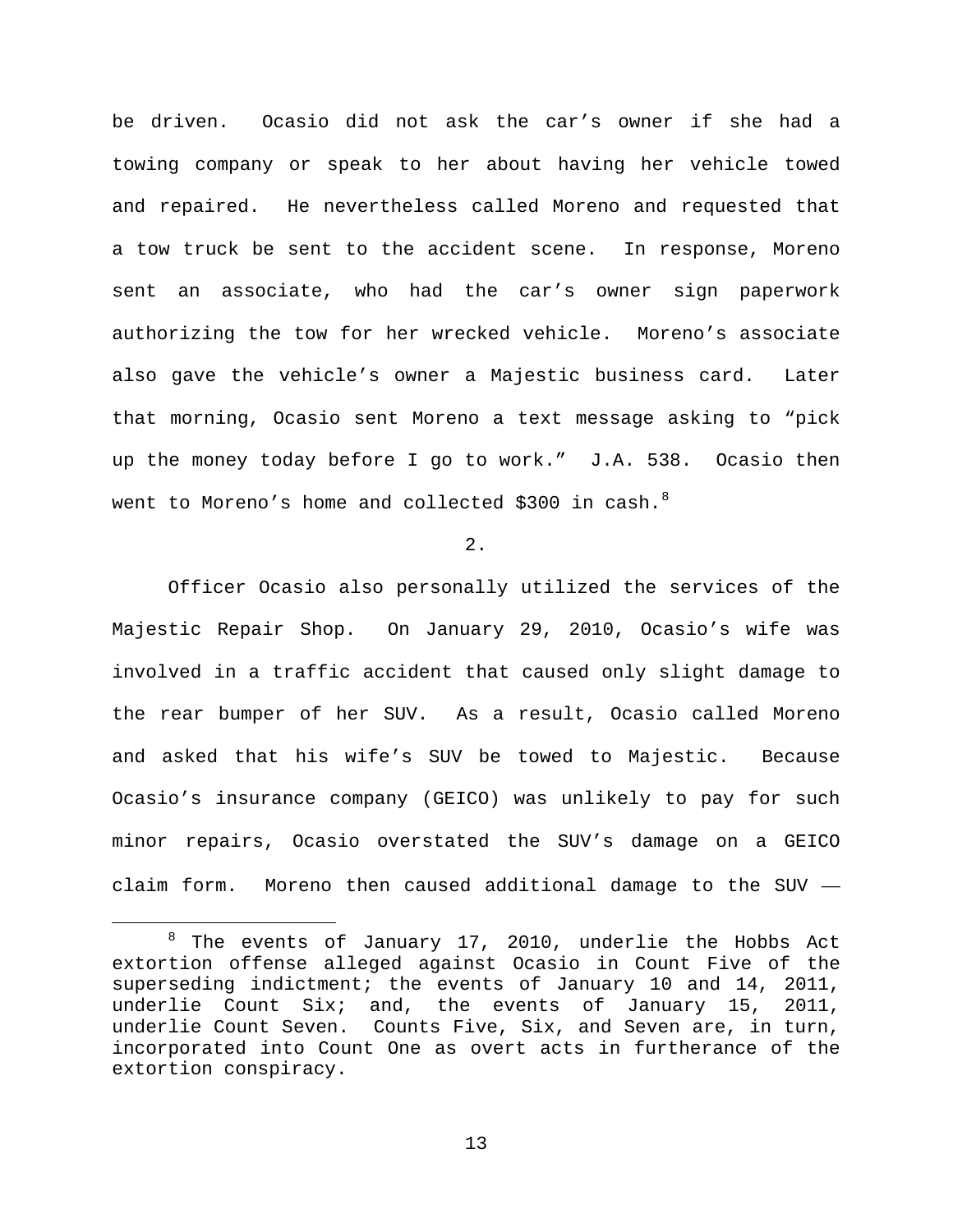which he subsequently repaired — consistent with the damage description that Ocasio had provided to GEICO on the claim form. Ocasio's insurance claim was paid in full and, because Ocasio's wife was not responsible for the accident, GEICO was reimbursed by the other driver's insurer (Erie Insurance) for the damage falsely claimed by Ocasio with respect to the SUV. In addition to the standard \$300 cash referral fee, Majestic paid Ocasio's insurance deductible and car rental fees that were not covered by the insurers. As Moreno explained at trial, Majestic made those payments in an effort to keep Ocasio happy, with the hope that he would continue referring damaged vehicles to Majestic.

On December 29, 2010, Ocasio again called on the Majestic Repair Shop's towing and repair services for his personal needs. When Ocasio's private vehicle broke down in Baltimore, he called Moreno for a tow. Moreno advised Ocasio that he would take care of the towing fee and sent a friend from another towing service to tow Ocasio's vehicle. Rather than have his automobile towed to Majestic's shop, however, Ocasio had it towed to his residence. The towing fee was \$150, more than Moreno had anticipated. When Moreno asked Ocasio to split the towing fee, Ocasio agreed to do so, but thereafter reneged on that arrangement.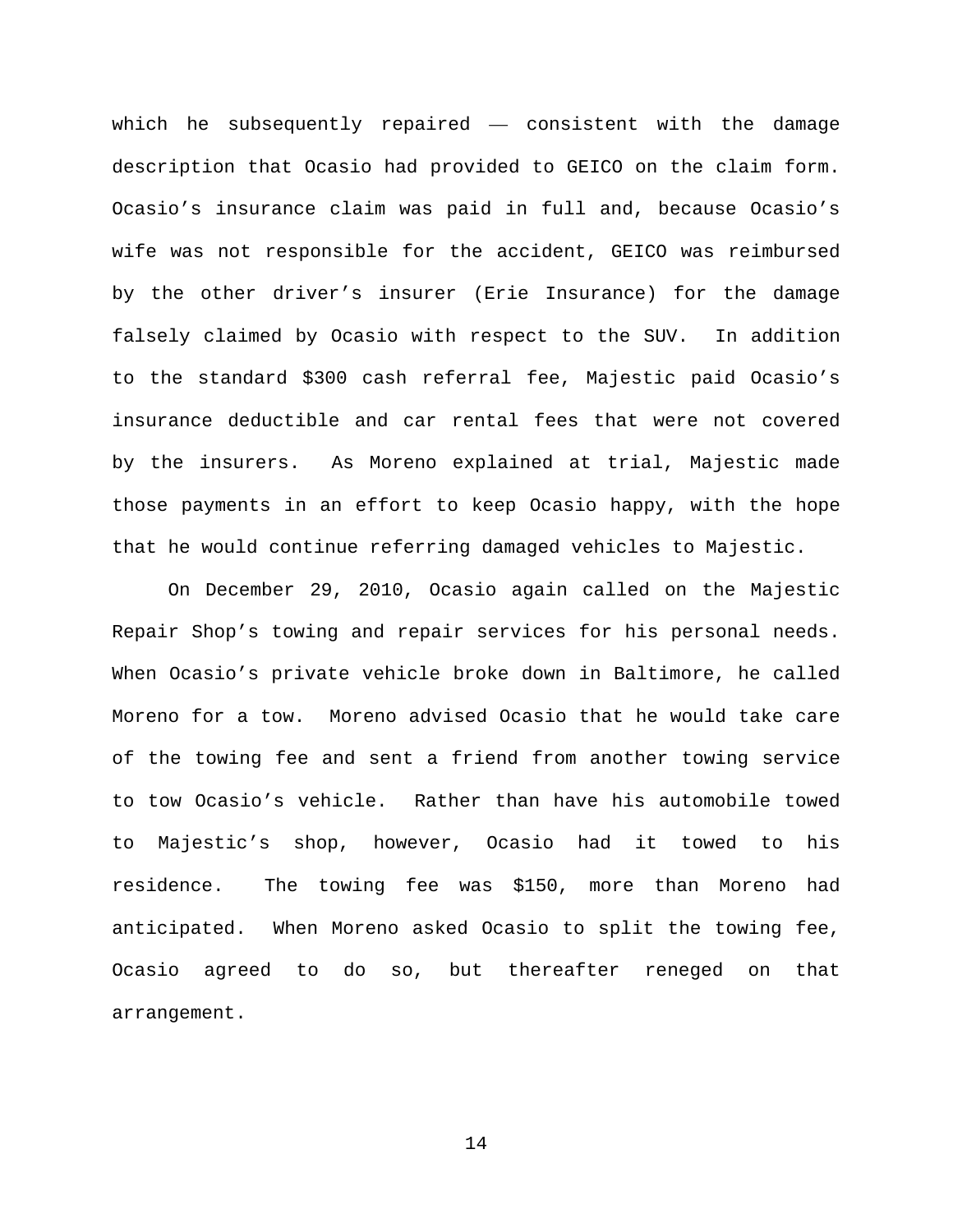Prior to Ocasio and Manrich's joint trial on the superseding indictment, the prosecution submitted its proposed jury instructions to the district court. In response, Ocasio made objections and submitted his own proposed instructions. Therein, Ocasio raised the primary argument that he pursues on appeal: that he could not be convicted of conspiring with Moreno and Mejia, because they were the victims of the alleged Hobbs Act extortion conspiracy. Ocasio's argument relied on United States v. Brock, 501 F.3d 762 (6th Cir. 2007), wherein the Sixth Circuit concluded that the victim of a Hobbs Act conspiracy must be a person outside the alleged conspiracy, i.e., the victim cannot also be a coconspirator in the extortion scheme.<sup>[9](#page-14-0)</sup> The prosecution objected to Ocasio's proposed Brock

J.A. 136.

<span id="page-14-0"></span> <sup>9</sup> Ocasio's proposed instruction concerning his Brock argument stated:

In order to convict a defendant of conspiracy to commit extortion under color of official right, the government must prove beyond a reasonable doubt that the conspiracy was to obtain money or property from some person who was not a member of the conspiracy. Therefore, if you find that the only person or persons from whom a defendant conspired to obtain money by extortion under color of official right was another person or other persons who were also members of the conspiracy, then you must find the defendant not guilty of the conspiracy.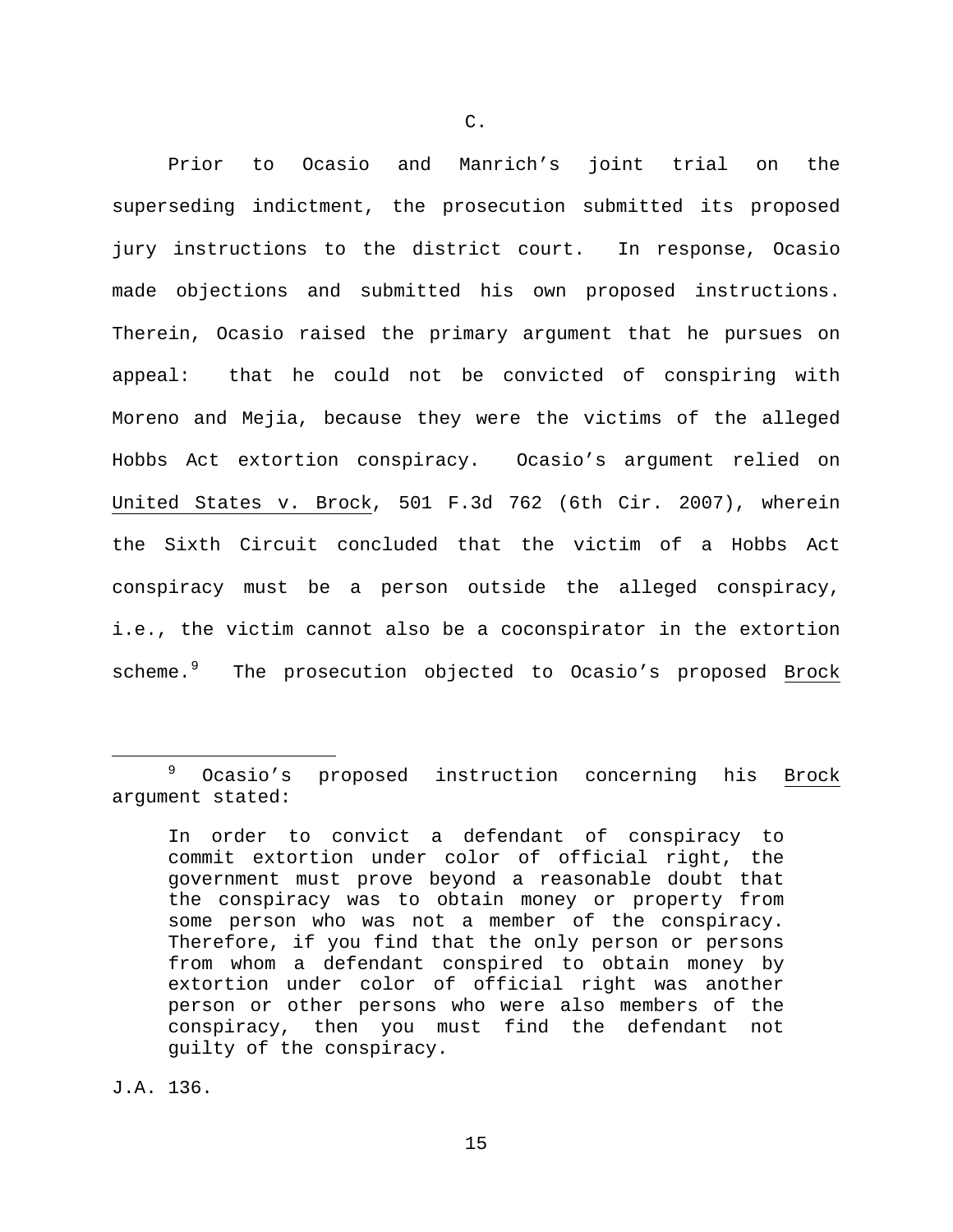instruction, contending that his reliance on the Brock decision was foreclosed by applicable precedent.

The trial began in Baltimore on February 13, 2012. On February 22, 2012, after presenting twenty-four witnesses, the prosecution rested. Ocasio and Manrich each moved for judgments of acquittal. With respect to the Count One extortion conspiracy, Ocasio pursued his Brock argument that Count One rested on a legally impermissible theory under which he could not be convicted. The district court denied Ocasio's acquittal motion, as well as Manrich's, distinguishing Brock and concluding that this Court's decision in United States v. Spitler, 800 F.2d 1267 (4th Cir. 1986), controlled.

The following day, Manrich pleaded guilty to the charges lodged against him in the superseding indictment. Ocasio, however, proceeded with the trial and called five witnesses in his defense, three of whom were character witnesses. Ocasio himself did not testify. At the conclusion of the evidentiary presentations, Ocasio renewed his judgment of acquittal motion, which was again denied.

On February 24, 2012, prior to deliberations, the district court instructed the jury, including in those instructions the essential elements of the Hobbs Act conspiracy and extortion offenses lodged against Ocasio. The court did not instruct the jury on Ocasio's Brock argument. That afternoon, the jury found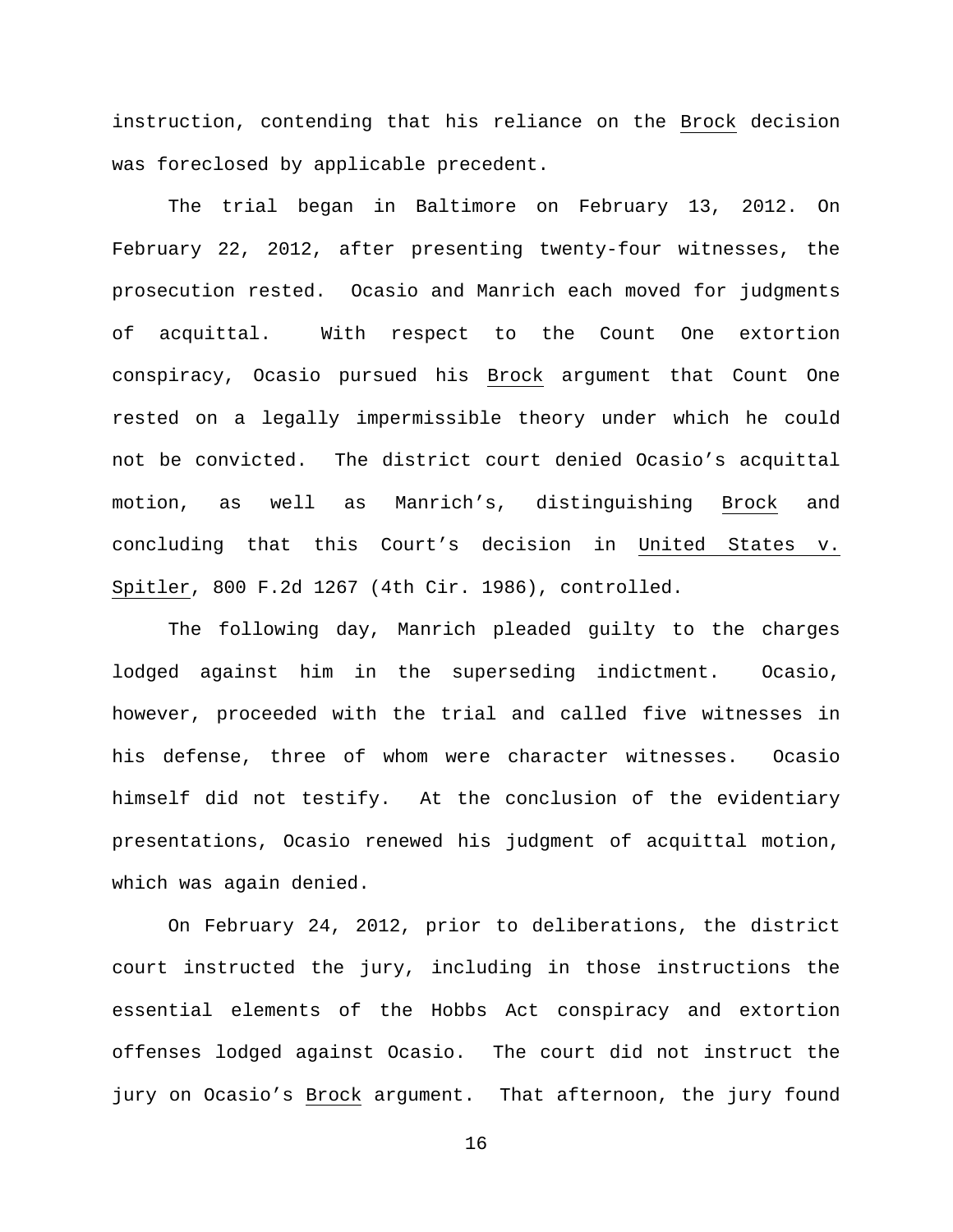Ocasio guilty of all charges against him, that is, conspiring to commit Hobbs Act extortion, plus three counts of Hobbs Act extortion.

On June 1, 2012, the district court sentenced Ocasio to eighteen months in prison, to be followed by three years of supervised release. The court also ordered Ocasio to make restitution to the BPD in the sum of \$1,500.00, the aggregate value of the cash payments Ocasio had received from the Majestic Repair Shop. The prosecution sought further restitution with respect to Erie Insurance, predicated on the proposition that Ocasio had defrauded GEICO, which in turn had been reimbursed by Erie (as insurer for the at-fault driver involved in the accident with Ocasio's wife). At sentencing, the court deferred ruling on the Erie restitution issue and took the matter under advisement. The criminal judgment, without addressing the prosecution's restitution request with respect to Erie, was entered on June 5, 2012. On July 23, 2012, the court entered an amended judgment, directing Ocasio to make restitution to Erie in the sum of \$1,870.58. That amount represented the difference between the total reimbursement made by Erie and the amount actually attributable to the Erie-insured motorist.

Ocasio timely noticed this appeal, and we possess jurisdiction pursuant to 18 U.S.C. § 3742(a) and 28 U.S.C. § 1291.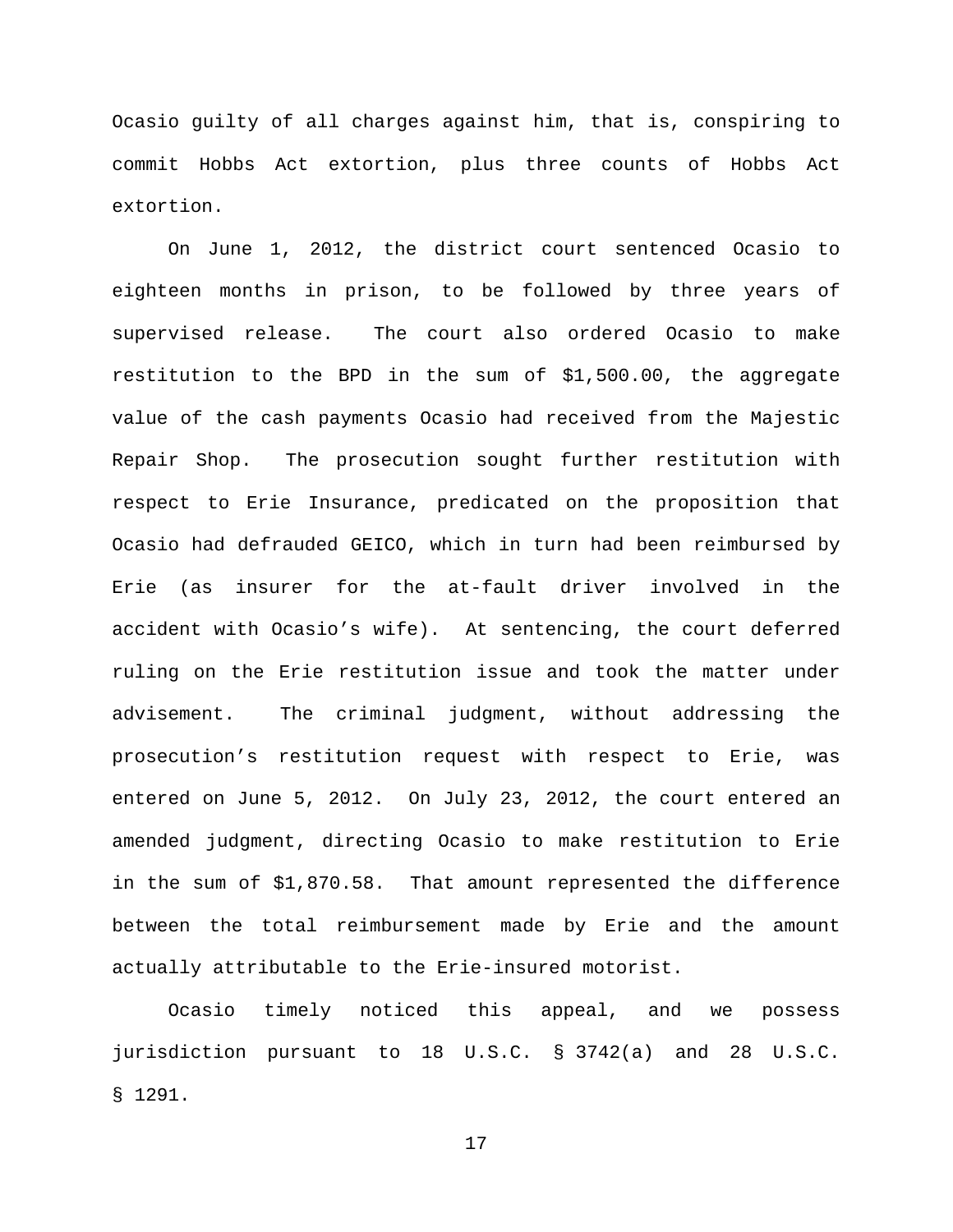On appeal, Ocasio maintains that the Count One conspiracy conviction is fatally flawed. Under Ocasio's theory, conspiring to extort property from one's own coconspirator does not contravene federal law, and thus the conspiracy offense was not proven and the district court erred in denying him an acquittal on Count One. Additionally, Ocasio challenges the restitution award to Erie Insurance, contending that Erie is not a victim of any of his offenses of conviction.

A.

We first address and reject Ocasio's contention that his Count One conspiracy conviction is legally invalid.<sup>10</sup> We review de novo a district court's denial of a motion for judgment of acquittal. See United States v. Smith, 451 F.3d 209, 216 (4th Cir. 2006). In conducting such a review, we must sustain a guilty verdict if, viewing the evidence in the light most favorable to the prosecution, it is supported by substantial evidence. See id. Moreover, we review de novo a question of

<span id="page-17-0"></span> $10$  Ocasio further posits that the fatally flawed Count One conspiracy charge enabled a prejudicial trial joinder with his alleged coconspirator Manrich, and, as a result, he is also entitled to a new trial on the three substantive Hobbs Act charges (Counts Five through Seven). Because we reject the premise that Ocasio's Count One conspiracy conviction is legally invalid, we must also deny his new trial request.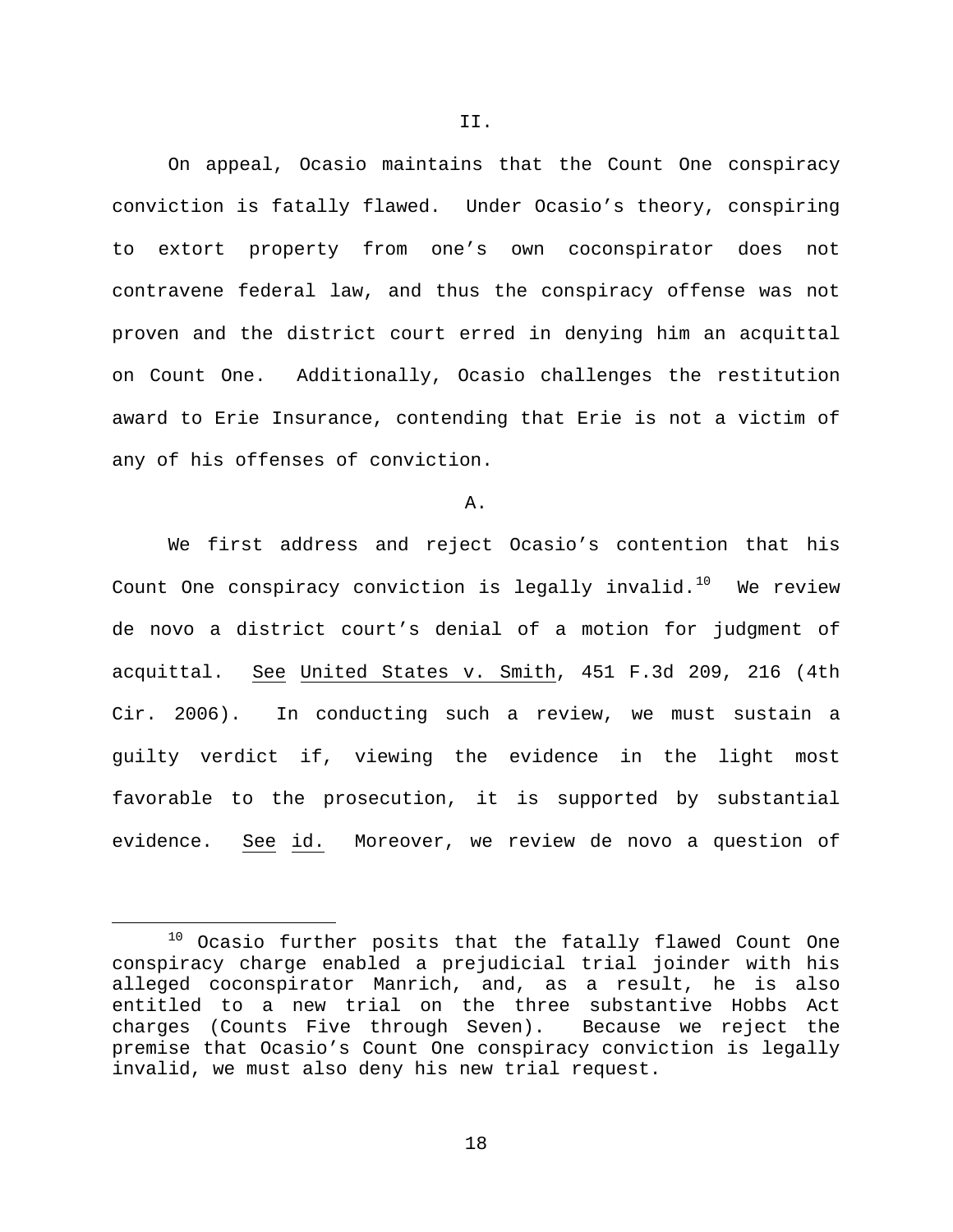law, including an issue of statutory interpretation. See United States v. Ide, 624 F.3d 666, 668 (4th Cir. 2010).

1.

Ocasio was convicted under 18 U.S.C. § 371 of conspiring with BPD officers**,** as well as Moreno, Mejia, and others known and unknown to the grand jury, to contravene the Hobbs Act by extorting three victims — Moreno, Mejia, and the Majestic Repair Shop. Section 371, the general federal conspiracy statute, provides that such an offense occurs when

two or more persons conspire . . . to commit any offense against the United States . . . in any manner or for any purpose, and one or more of such persons do any act to effect the object of the conspiracy.

Consistent with the statutory language, the trial court instructed that, in order to convict Ocasio of the Count One conspiracy, the jury was obliged to find that the prosecution satisfied the following elements:

First, that two or more persons entered the unlawful agreement that is charged in the [superseding] indictment, starting in or about the spring of 2008, and this is the agreement to commit extortion under color of official right[;]

Second, that the defendant, Mr. Ocasio, knowingly and willfully became a member of that conspiracy[;]

Third, that one of the members of the conspiracy knowingly committed at least one of the overt acts charged in the [superseding] indictment; and

[F]ourth, that the overt act, which you find to have been committed, was done to further some objective of the conspiracy.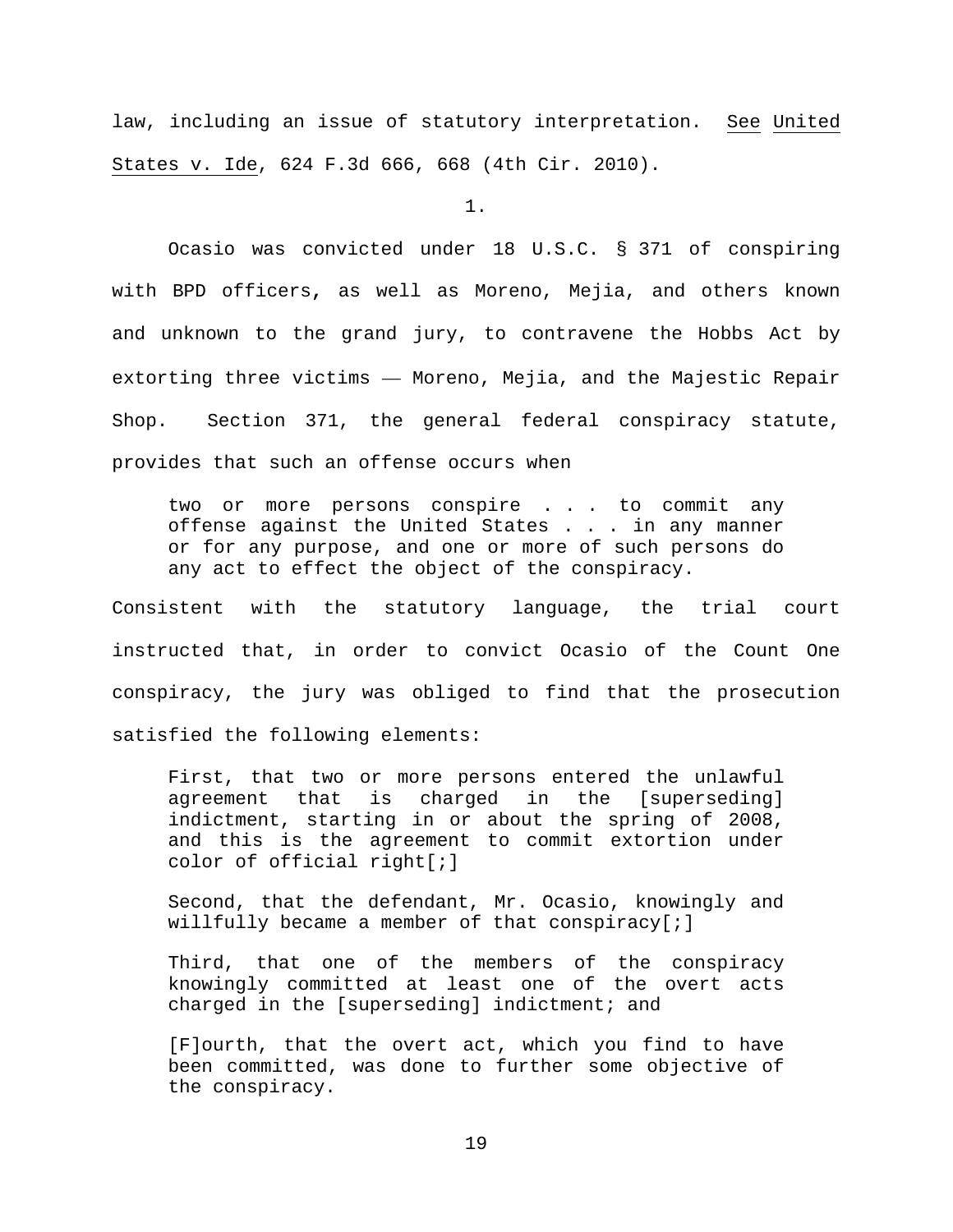J.A. 1176-77. The court explained that "the reasonably foreseeable acts, declarations, statements and omissions of any member of [a] conspiracy, in furtherance of the common purpose of the conspiracy, are considered under the law to be the acts of all the members, and all the members are responsible for such acts." Id. at 1186. The court further explained that, if the jury found Ocasio a member of the charged conspiracy "then any acts . . . or statements . . . in furtherance of the conspiracy by [persons] you also find to have been members of the conspiracy, may be considered against" Ocasio, "even if those acts were done, and the statements were made, in his absence and without his knowledge." Id.<sup>[11](#page-19-0)</sup>

The statutory object of the Count One conspiracy was to violate the Hobbs Act, which provides, in pertinent part, that

[w]hoever in any way or degree obstructs, delays, or affects commerce . . . by . . . extortion . . . in furtherance of a plan or purpose to do anything in violation of this section shall be [guilty of an offense against the United States].

<span id="page-19-0"></span> $11$  Of note, the district court made clear that the jury was to consider whether the prosecution had satisfied its burden of proof as to any and all of the overt acts charged in the superseding indictment, including those committed by Manrich. The court explained that, if the jury were to find that both Manrich and Ocasio were members of the conspiracy, then the jury could consider any acts done or statements made by Manrich "during the course of the conspiracy, and in furtherance of the conspiracy," in its "decision as to whether the government has proved all of the elements of the offenses charged against Mr. Ocasio." J.A. 1187-88.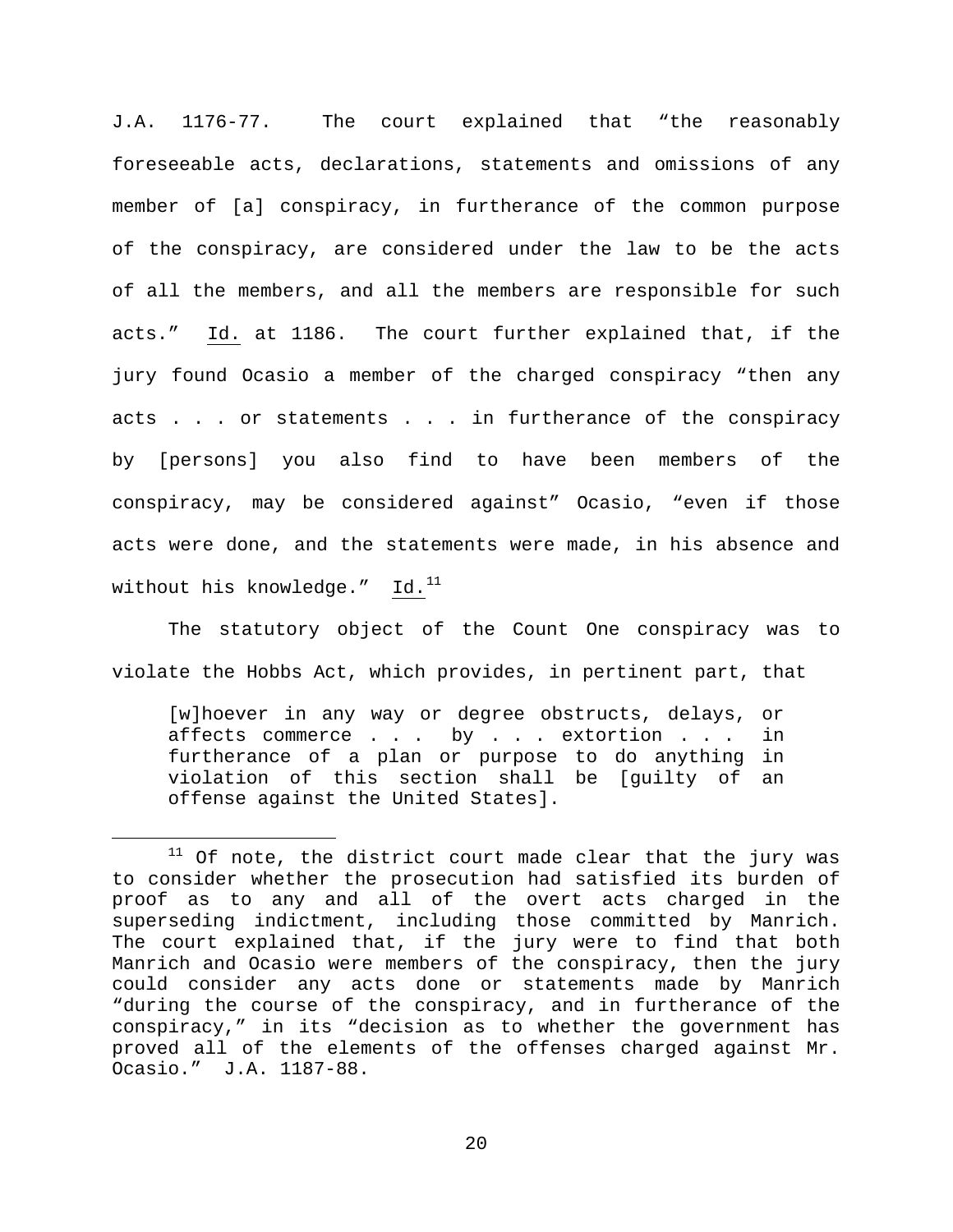18 U.S.C. § 1951(a).The Hobbs Act defines "extortion," in pertinent part, as "the obtaining of property from another, with his consent, . . . under color of official right." Id. § 1951(b)(2). In order to prove such a Hobbs Act extortion offense, the prosecution "need only show that a public official has obtained a payment to which he was not entitled, knowing that the payment was made in return for official acts." Evans v. United States, 504 U.S. 255, 268 (1992).

2.

Ocasio, relying on the Sixth Circuit's decision in United States v. Brock, 501 F.3d 762 (6th Cir. 2007), contends that his conspiracy conviction is fatally flawed because a public official cannot be convicted of conspiring to extort property from his own coconspirator. He seeks to distinguish our decision in United States v. Spitler, 800 F.2d 1267 (4th Cir. 1985) — the decision primarily relied upon by the district court to reject Ocasio's theory.

a.

We begin our analysis by discussing Brock and Spitler.<sup>[12](#page-20-0)</sup> In the latter case, we ruled that Spitler, an employee of a state

<span id="page-20-0"></span> $12$  In Brock and  $Spitler$ , the defendants were not prosecuted under 18 U.S.C. § 371, the statute specified in Count One, but under the conspiracy provision of the Hobbs Act, 18 U.S.C. § 1951. Although the elements of those offenses are similar, a § 371 conspiracy requires proof of an overt act, while a § 1951 (Continued)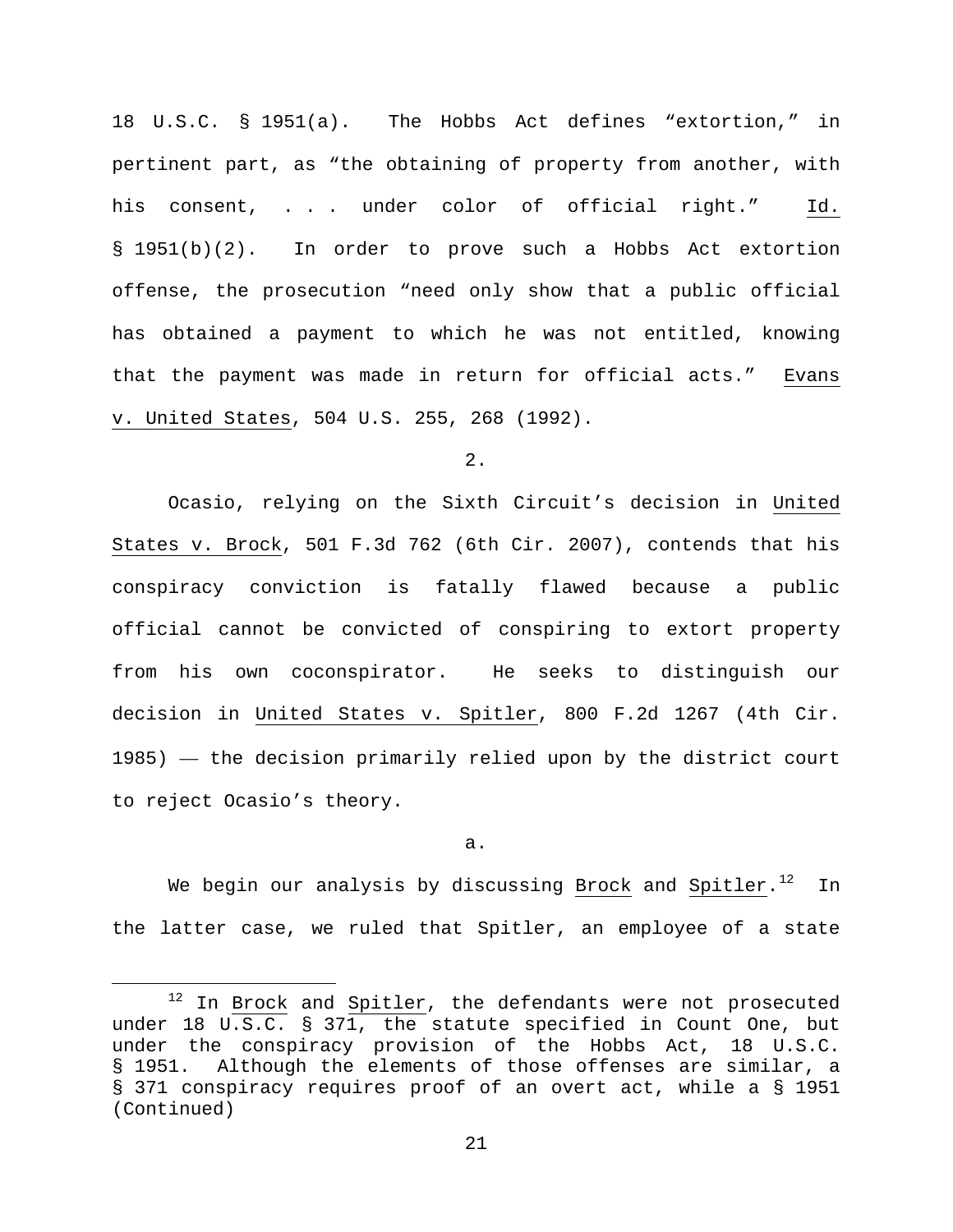contractor, was properly convicted under the Hobbs Act for conspiring with a state highway official to extort money and property from Spitler's employer. See 800 F.2d at 1278-79. Spitler authorized his underlings to accede to the public official's demands for firearms, jewelry, and other items of value in exchange for approval of inflated invoices. Spitler posited on appeal that "as a victim of [the public official's] extortion he could not, as a matter of law, be convicted as an aider and abettor or a conspirator to the extortion merely by virtue of his acquiescence." Id. at 1275. We determined, however, that Spitler was no "mere extortion victim." Id.

In so ruling, Spitler recognized the extremes of a spectrum of conduct ranging from "mere acquiescence" (which is not punishable under conspiracy principles) to active solicitation and inducement (which plainly fall within the purview of the conspiracy statutes). See 800 F.2d at 1276-78. Writing for the panel, Judge Russell found it unnecessary to "paint with a broad brush and declare a bright line at which a payor's conduct constitutes sufficient activity beyond the mere acquiescence of a victim so as to subject him to prosecution as an aider and

Ĩ.

conspiracy does not. The maximum penalties under the two statutes also differ: A conspiracy conviction under § 1951 carries a maximum of twenty years, four times that of a conspiracy conviction under § 371.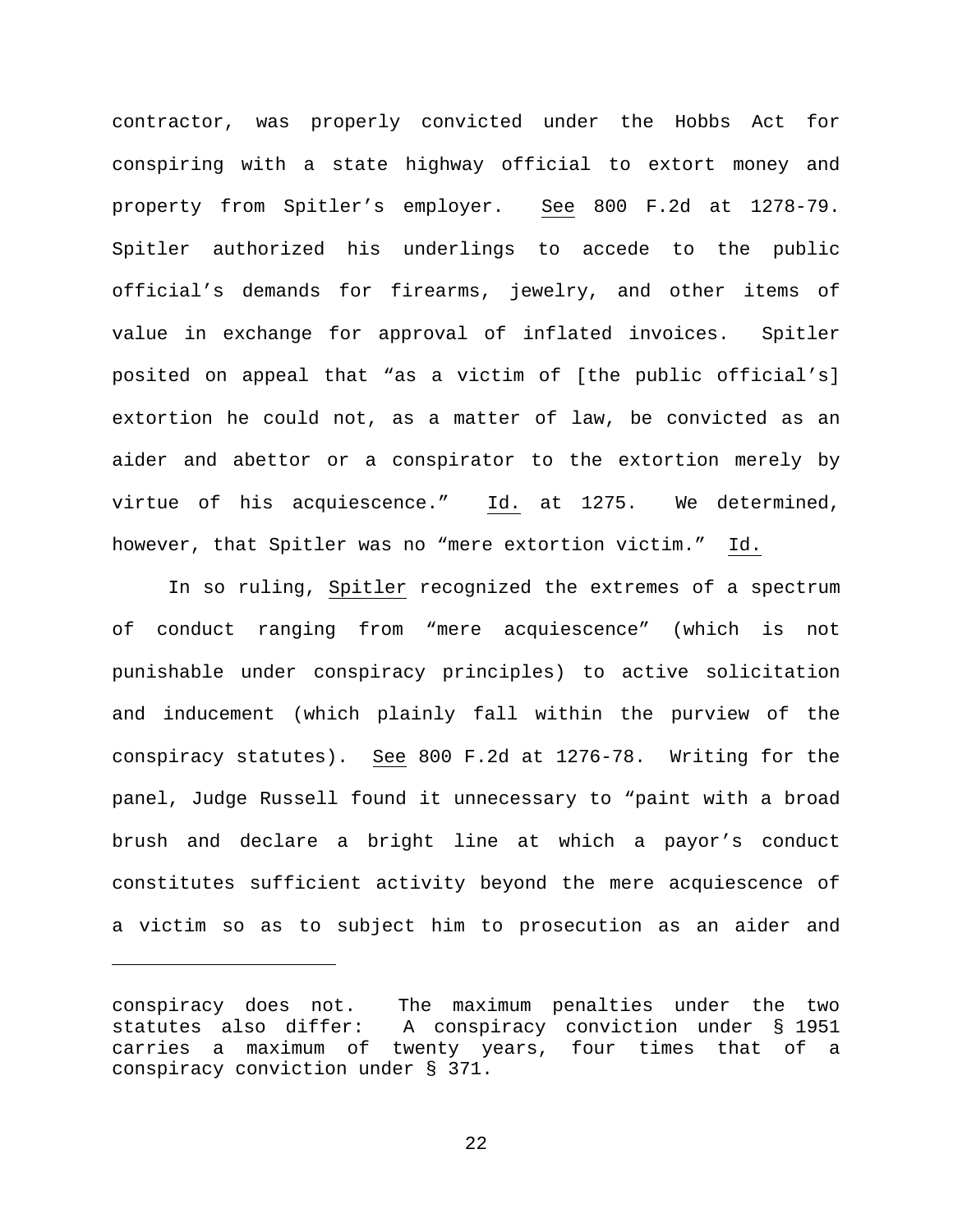abettor or a conspirator." Id. at 1278. That was because the panel concluded that Spitler's involvement in the extortion scheme "constituted a far more active role" than the mere payment of money, in that Spitler had also "induced, procured, caused, and aided" the public official's ongoing extortion. Id. (internal quotation marks omitted).

Thereafter, in its contrary Brock decision, the Sixth Circuit ruled that the Hobbs Act's conspiracy provision did not reach conduct by private citizens who had concocted a bribery scheme to pay off a county clerk. Brock and his brother operated a bail bond business. When a client "skipped town" and the Brocks became liable on the bond, Brock asked the county clerk to "make the problem go away by removing the scheduled forfeiture hearing from the court's calendar." See 501 F.3d at 765 (internal quotation marks and punctuation omitted). Brock then paid the clerk for altering the court's schedule. Brock and his brother conducted the scheme with the county clerk over several years, securing the clerk's cooperation when their bonding clients absconded. The court of appeals determined that, because the Brocks were victims of the clerk's extortion scheme, they could not also be conspirators.

In so ruling, the Brock court focused on the language of the Hobbs Act, reasoning that a Hobbs Act conspiracy requires an agreement to obtain "'property from another,' which is to say,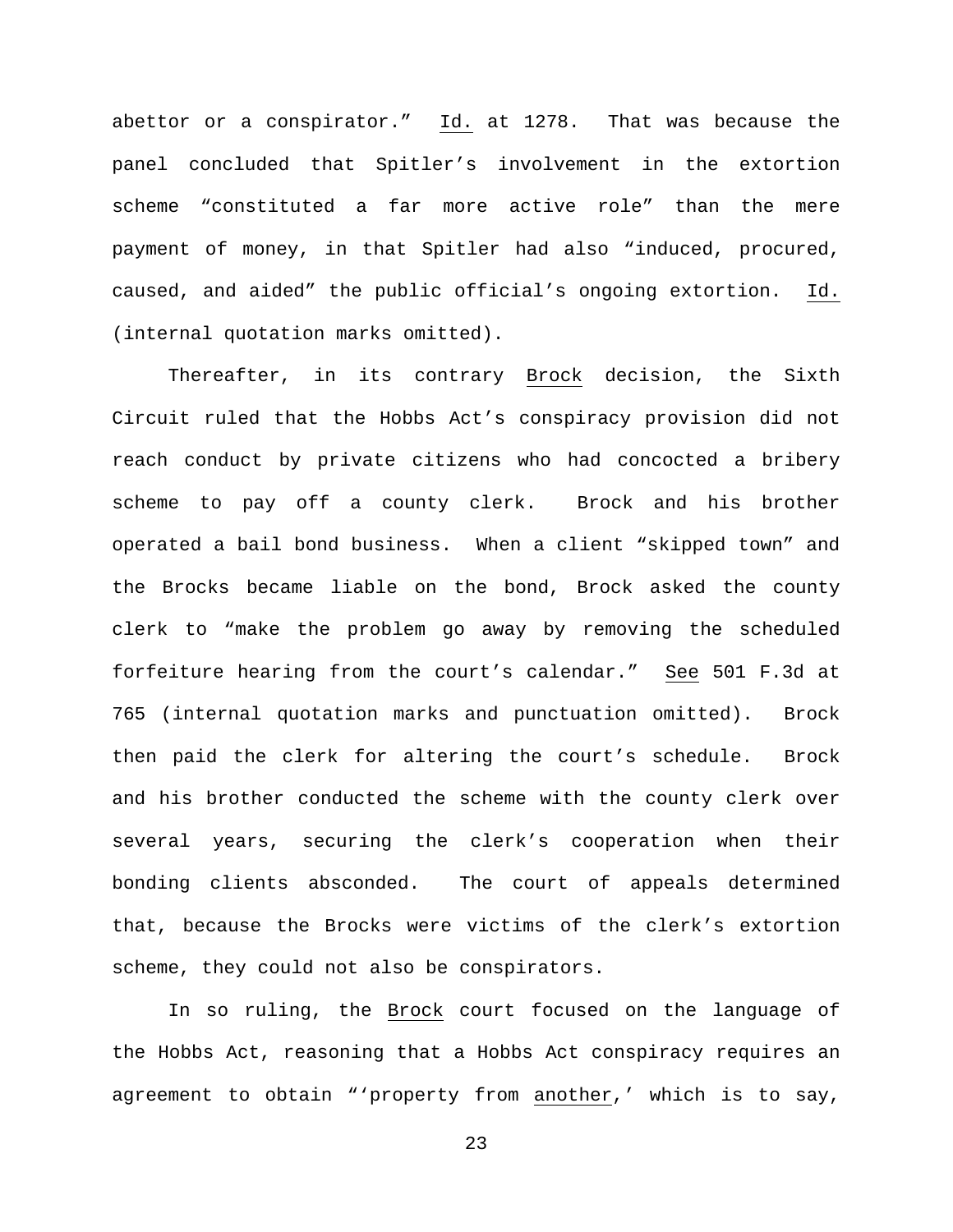. . . an agreement to obtain property from someone outside the conspiracy." 501 F.3d at 767. Additionally, the court noted that the Hobbs Act "requires the conspirators to obtain that property with the other's consent," and questioned how or why extortion victims would "conspire to obtain their own consent." Id. As the court summarized, "the law says that the conspiracy must extort 'property from another' and do so 'with his consent,' neither of which applies naturally to the conspirators' own property or to their own consent." Id. at 768. Notably, the Brock court acknowledged Spitler but emphasized that it "did not consider the textual anomalies raised here." Id. at 769.

# b.

As the district court determined, Ocasio's case is governed by our Spitler precedent. The Spitler rule is that a person like Moreno or Mejia, who actively participates (rather than merely acquiesces) in a conspiratorial extortion scheme, can be named and prosecuted as a coconspirator even though he is also a purported victim of the conspiratorial agreement. That rule comports with basic conspiracy principles: One who knowingly participates in a conspiracy to violate federal law can be held accountable for not only his actions, but also the actions of his coconspirators. See, e.g., United States v. Burgos, 94 F.3d 849, 858 (4th Cir. 1996) (en banc). Put simply, as Judge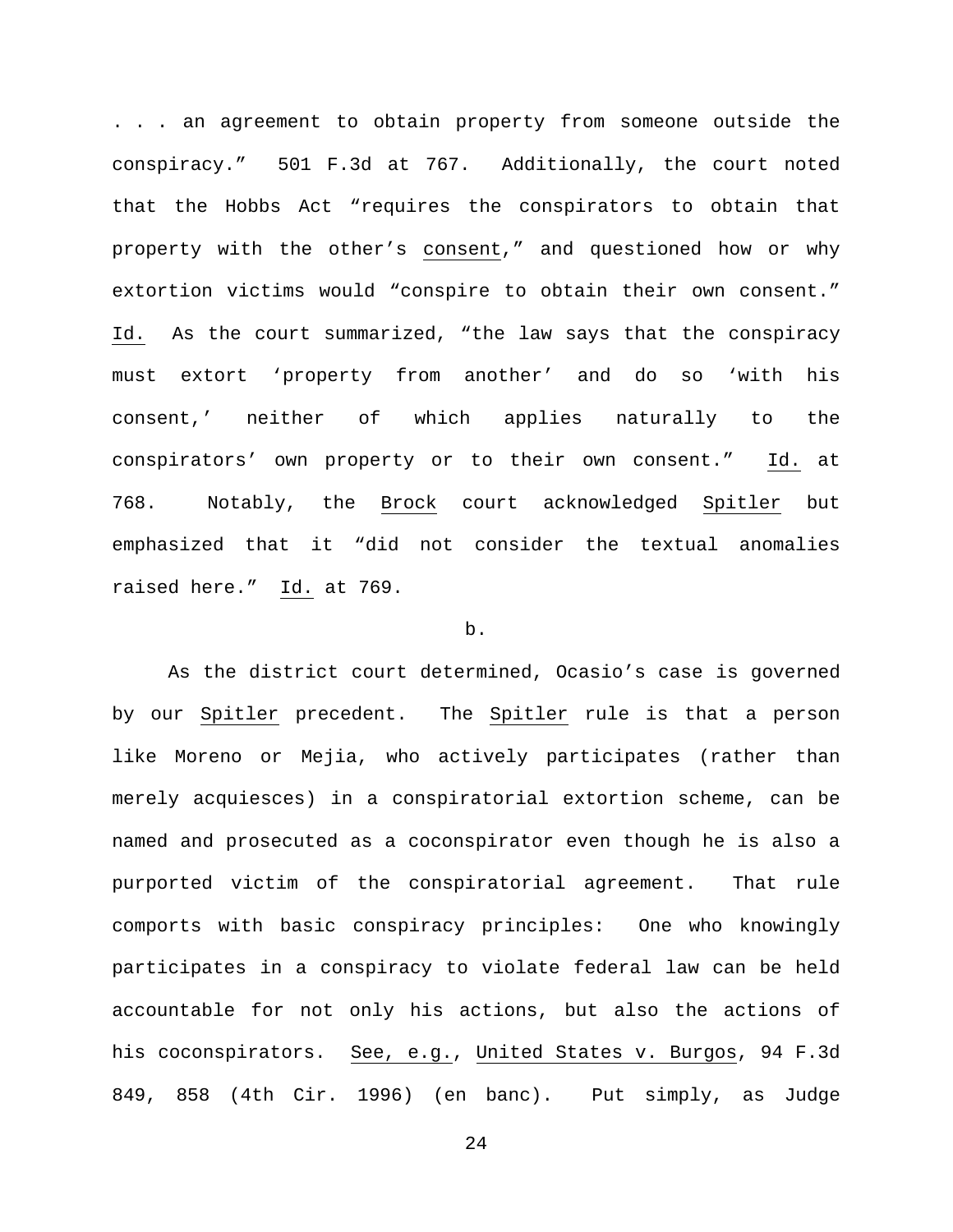Haynsworth aptly explained nearly thirty years ago, a conviction for "conspiring to obstruct commerce in violation of the Hobbs Act may be founded upon proof of an agreement to engage in conduct which would violate the statute." United States v. Brantley, 777 F.2d 159, 163 (4th Cir. 1985).

Ocasio contends to the contrary. Relying on Brock, he argues that the Hobbs Act's "from another" language requires that a coconspirator obtain property "from someone outside the conspiracy." 501 F.3d at 767. At the outset, we note that the language of the Hobbs Act does not compel this conclusion: the "from another" requirement refers to a person or entity other than the public official. That is, it provides only that a public official cannot extort himself. Thus, where a defendant is charged with conspiring to commit Hobbs Act extortion, the prosecution must show that the object of the conspiracy was for the conspiring public official to extort property from someone other than himself. Nothing in the Hobbs Act forecloses the possibility that the "another" can also be a coconspirator of the public official.

Ocasio next contends that the law must require that a victim under the Hobbs Act be a person outside the conspiracy because, otherwise, every victim's "consent" could be considered his agreement to enter into a conspiracy with his victimizer, "thereby creating a separately punishable conspiracy in every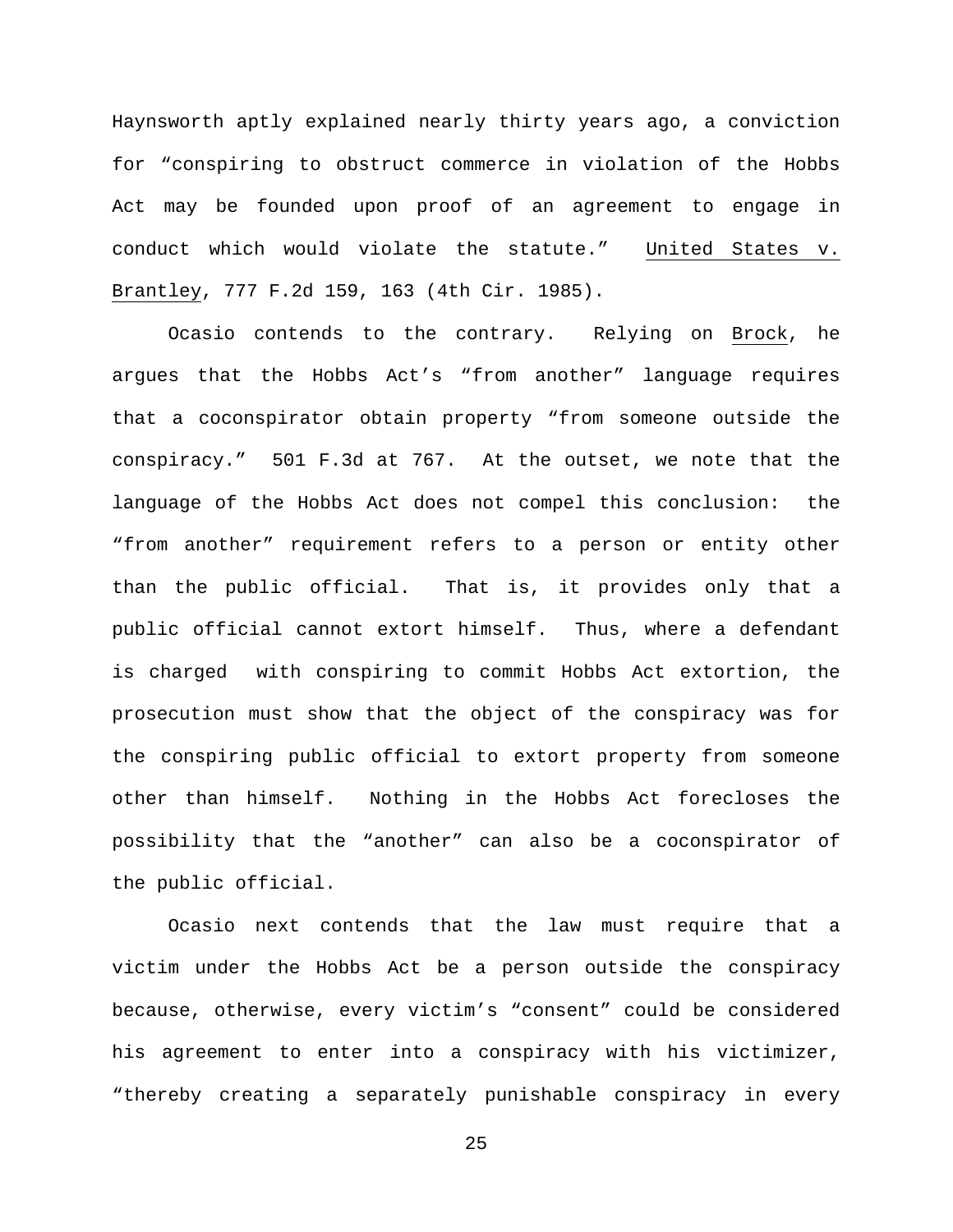§ 1951(a) case." See Br. of Appellant 28. Ocasio's premise, however, is foreclosed by Spitler, which underscored the proposition that mere acquiescence in an extortion scheme is not conspiratorial conduct. Rather, "conduct more active than mere acquiescence" is necessary before a person "may depart the realm of a victim and may unquestionably be subject to conviction for aiding and abetting and conspiracy." Spitler, 800 F.2d at 1276. Under Spitler, therefore, Ocasio is wrong to suggest that every extortion scheme will necessarily involve a conspiracy to commit extortion. A bribe-payor's mere acquiescence to the scheme suffices to render a bribe-taker guilty of extortion. But Spitler requires the bribe-payor's more active participation in the scheme to make him a coconspirator.<sup>[13](#page-25-0)</sup>

<span id="page-25-0"></span><sup>&</sup>lt;sup>13</sup> The Brock court attempted to distinguish Spitler on the ground that the conspirators in Spitler, unlike those in Brock, did in fact obtain property from "'another' unrelated entity outside the conspiracy." See Brock, 501 F.3d at 769. Under this theory, Spitler's employer — and not Spitler himself — was the victim of the public official and Spitler's extortion<br>scheme. The Brock court distinguished the case before it by The Brock court distinguished the case before it by describing the alleged conspiracy as one whose "supposed point ... was to extort the Brocks' cash payments, ... not property from an unrelated entity outside the conspiracy." Id.

In Spitler, however, we criticized the government for arguing that Spitler could be convicted as a conspirator because it was his employer who was the extortion victim. Specifically, we "question[ed] the soundness of the government's position because under its theory, a corporate officer who merely accedes to a public official's implicit or explicit demands to the corporation by authorizing an expenditure of corporate funds would be subject to prosecution under the Hobbs Act for aiding (Continued)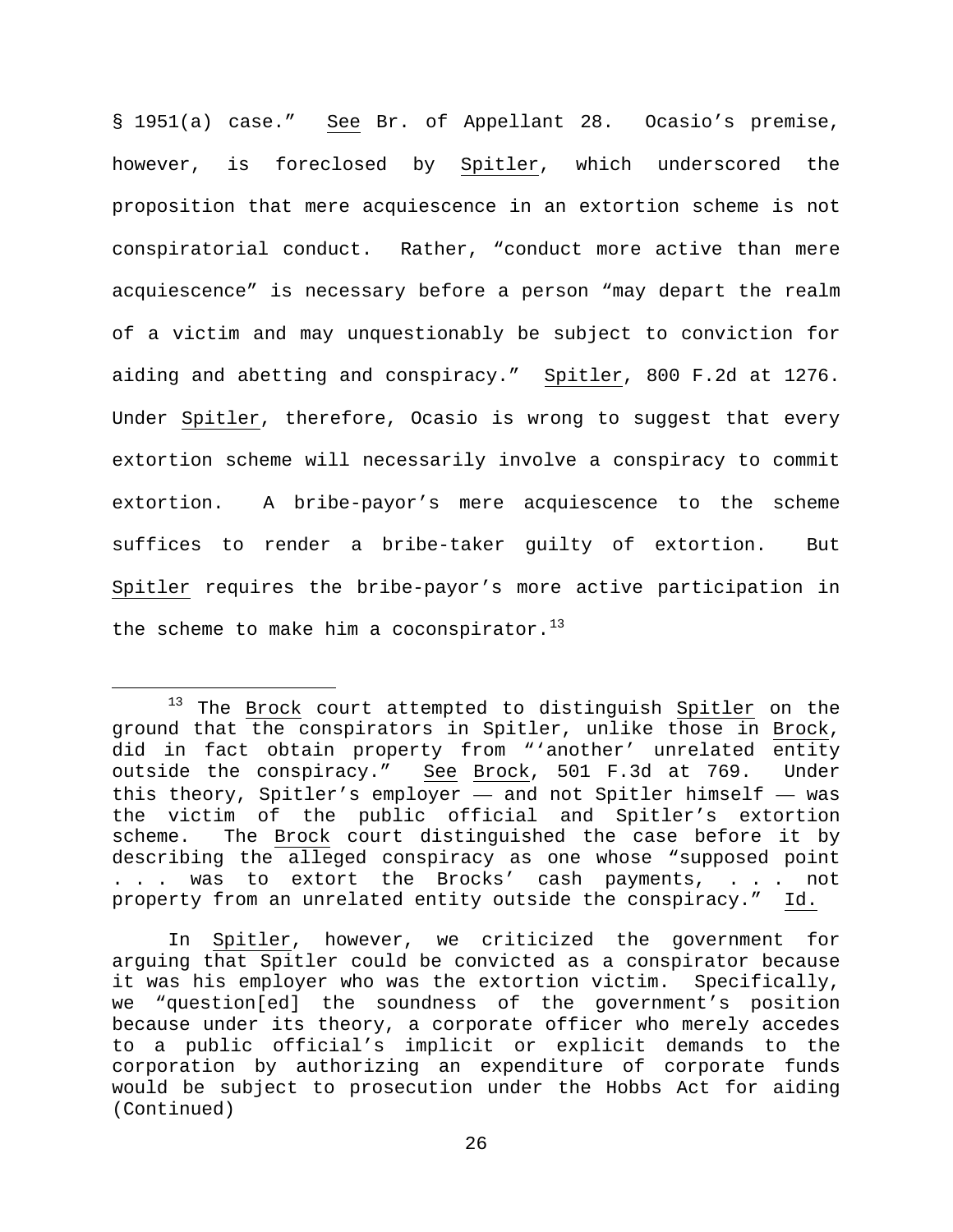In light of our precedent, we must affirm Ocasio's Count One conspiracy conviction. See Robinson v. Shell Oil Co., 519 U.S. 337, 340 (1997) ("Our inquiry must cease if the statutory language is unambiguous and the statutory scheme is coherent and consistent." (internal quotation marks omitted)). We thus decline Ocasio's invitation to afford him relief under the rule of lenity. See Chapman v. United States, 500 U.S. 453, 463 (1991) ("The rule of lenity . . . is not applicable unless there is a grievous ambiguity or uncertainty in the language and structure of the Act, such that even after a court has seized every thing from which aid can be derived, it is still left with an ambiguous statute." (internal quotation marks omitted)). We also refuse, as we must, to abandon our Spitler precedent and adopt the Sixth Circuit's analysis in Brock. See McMellon v. United States, 387 F.3d 329, 332 (4th Cir. 2004) (en banc) (recognizing "the basic principle that one panel cannot overrule a decision issued by another panel").<sup>[14](#page-26-0)</sup>

Ĩ.

and abetting the extortion and for conspiracy to commit the extortion." Spitler, 800 F.2d at 1275. The propriety of Spitler's conspiracy conviction, Judge Russell explained, rested not on whether some other victim could be identified, but on whether Spitler was a mere victim of — rather than an active  $participant$  in  $-$  the extortion scheme.

<span id="page-26-0"></span> $14$  We further observe that Ocasio's Brock theory is factually flawed, in that it relies on an evidentiary premise that his only coconspirators were Moreno and Mejia — that is (Continued)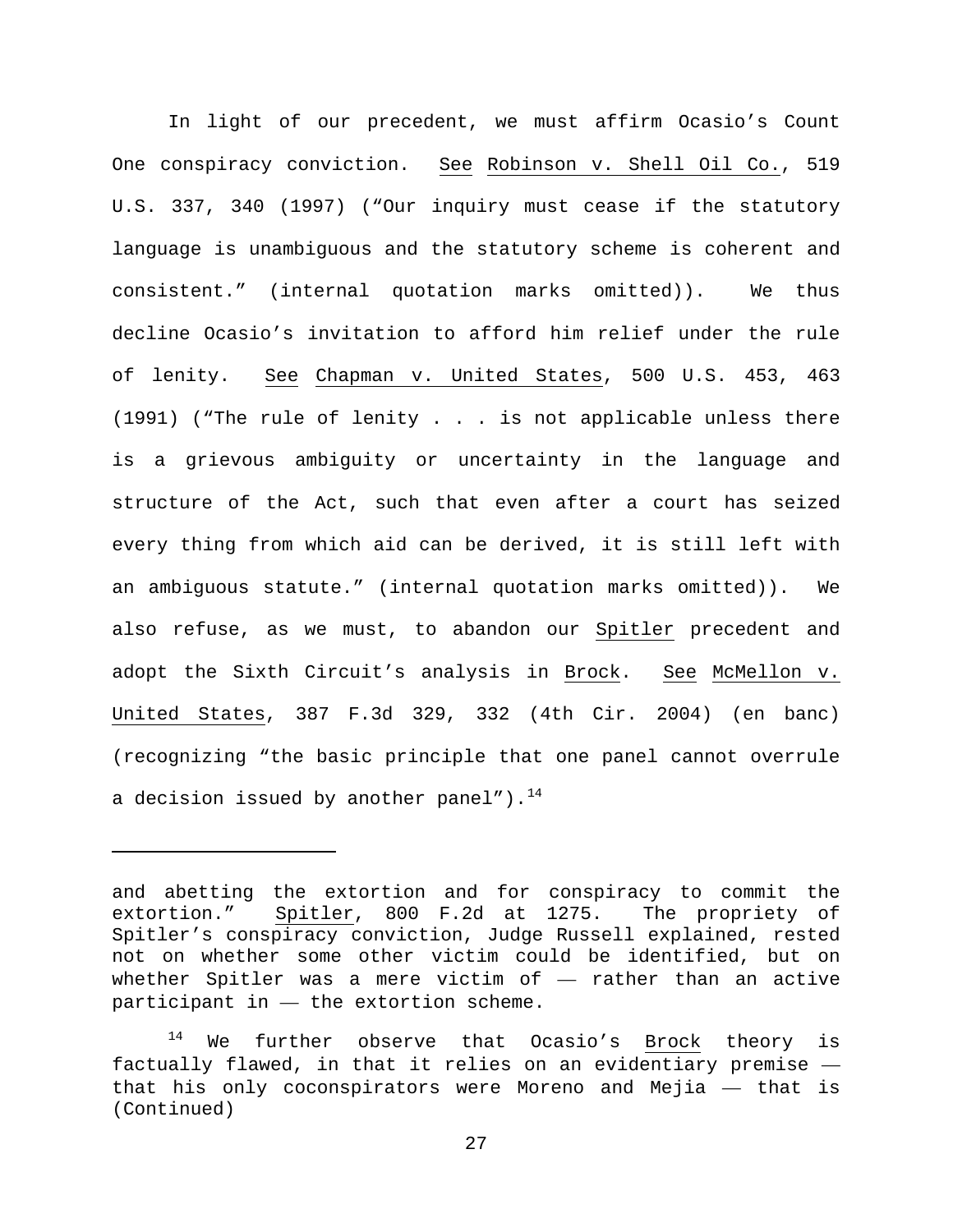Although we affirm Ocasio's convictions, we vacate the sentencing court's award of restitution to Erie Insurance. Ocasio maintains that Erie was not a victim of any of his offenses of conviction. At best, he contends, Erie was the victim of an uncharged insurance fraud scheme. Our review of the court's restitution order is for abuse of discretion. See United States v. Llamas, 599 F.3d 381, 387 (4th Cir. 2010). We assess de novo any legal questions raised with respect to restitution issues, including matters of statutory interpretation. See United States v. Ryan-Webster, 353 F.3d 353, 359 (4th Cir. 2003).

The Victim Witness Protection Act (the "VWPA") provides in pertinent part that a district court, when sentencing a defendant convicted under Title 18, may order him to make restitution to any victim of the offenses of conviction. See 18 U.S.C. § 3663. The VWPA defines a "victim" as

a person directly and proximately harmed as a result of the commission of an offense for which restitution

Ĩ.

entirely at odds with the record. To the contrary, the evidence established a wide-ranging conspiracy involving dozens of BPD officers who received money for referring wrecked vehicles to<br>the Majestic Repair Shop. Under the evidence, the jury was Under the evidence, the jury was entitled to find each of those BPD officers to be Ocasio's coconspirator, regardless of whether Ocasio even knew him. See Burgos, 94 F.3d at 858.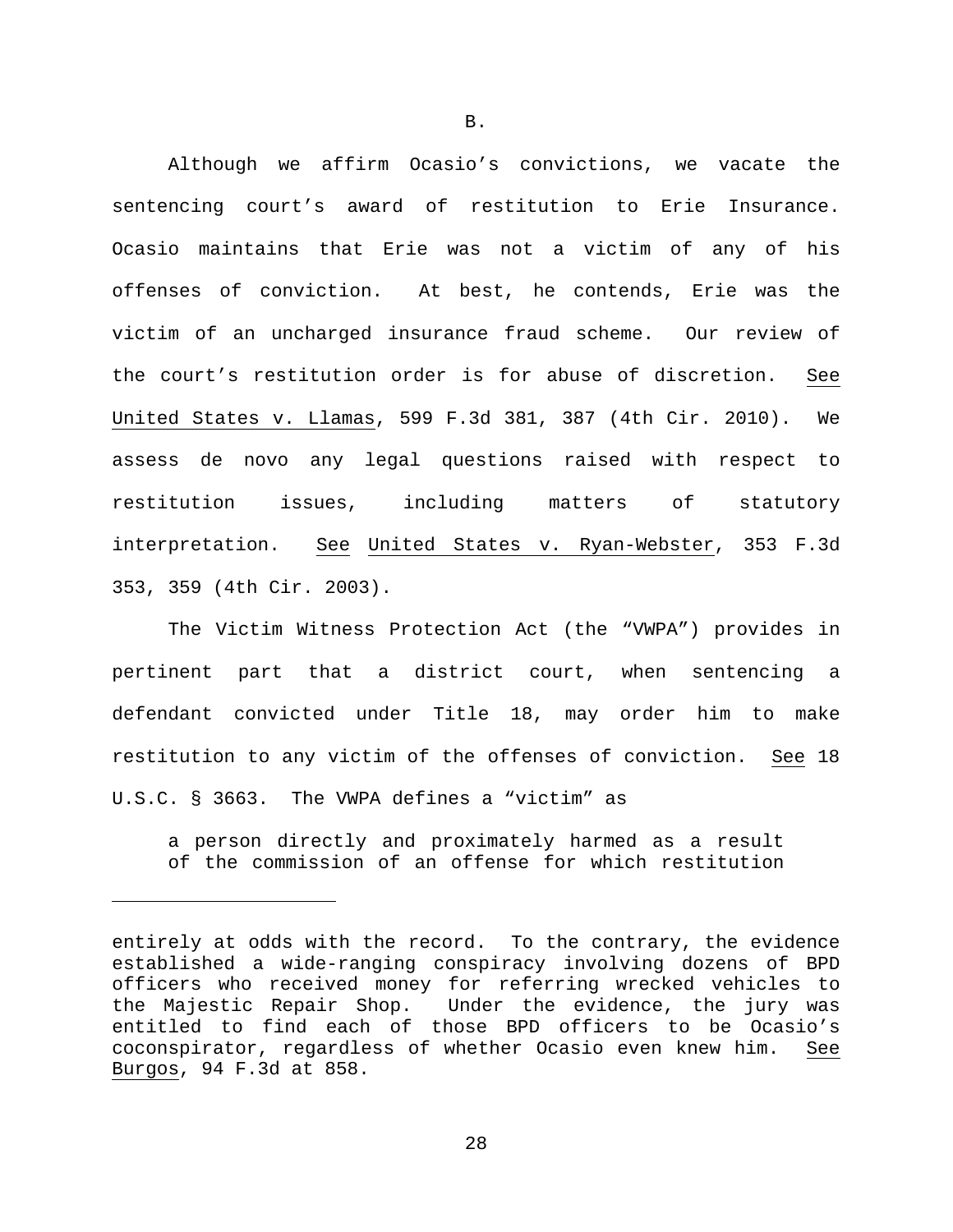may be ordered including, in the case of an offense that involves as an element a scheme, conspiracy, or pattern of criminal activity, any person directly harmed by the defendant's criminal conduct in the course of the scheme, conspiracy, or pattern.

Id. § 3663(a)(2)**.** The Supreme Court has explained that a restitution award must "be tied to the loss caused by the offense of conviction" and does not "permit a victim to recover for losses stemming from all conduct attributable to the defendant." Hughey v. United States, 495 U.S. 411, 418 (1990). Consistent therewith, we have recognized that the VWPA "authorizes restitution only for losses traceable to the offense of conviction." United States v. Ubakanma, 215 F.3d 421, 428 (4th Cir. 2000). In conspiracy prosecutions, however, "broader restitution orders encompassing losses that result from a criminal scheme or conspiracy, regardless of whether the defendant is convicted for each criminal act within that scheme," are permitted. United States v. Henoud, 81 F.3d 484, 488 (4th Cir. 1996). Nevertheless, an award of restitution is only appropriate if the act that harms the purported victim is "either conduct underlying an element of the offense of conviction, or an act taken in furtherance of a scheme, conspiracy, or pattern of criminal activity that is specifically included as an element of the offense of conviction." United States v. Blake, 81 F.3d 498, 506 (4th Cir. 1996). Accordingly, we explained that when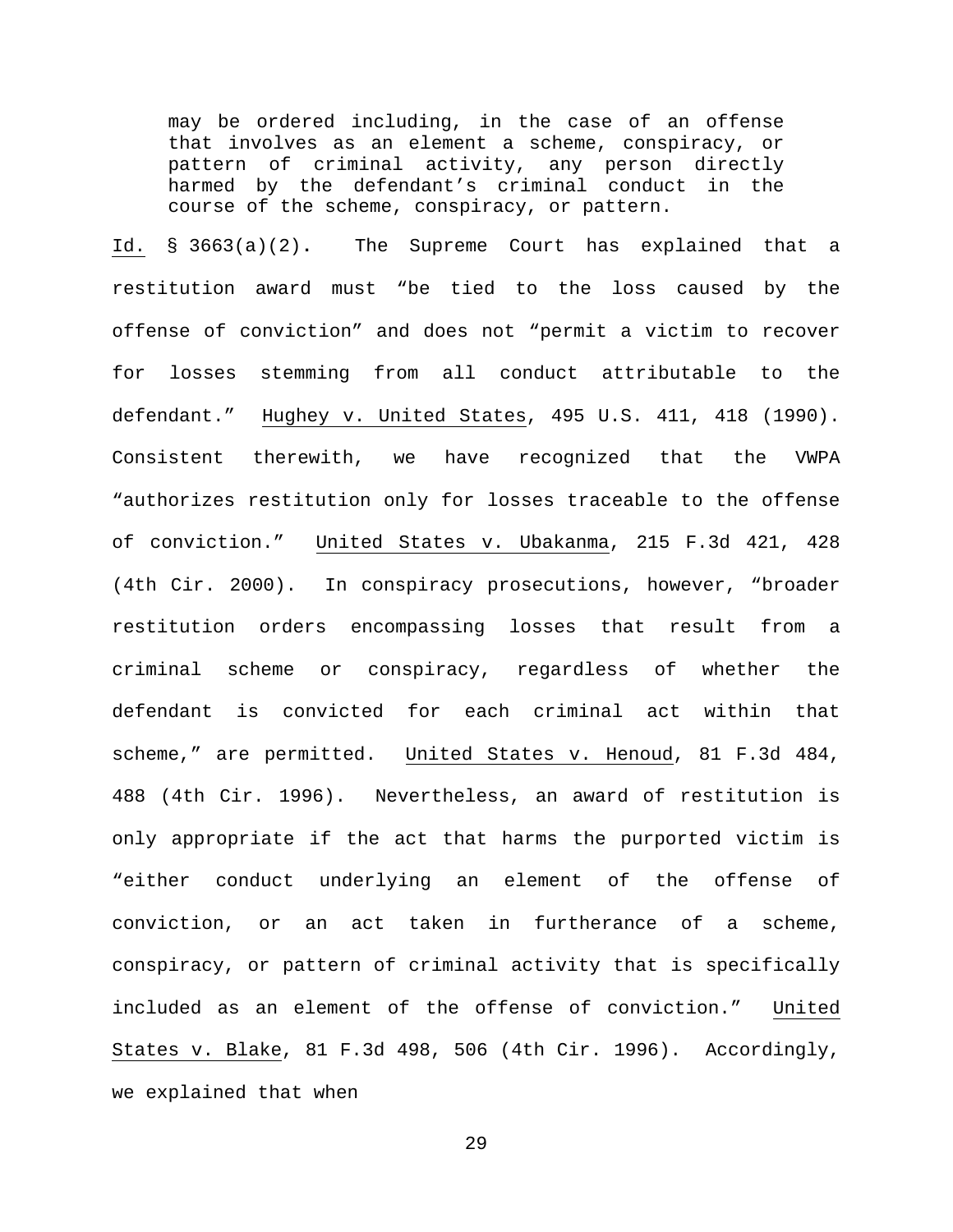the harm to the person [or entity] does not result from conduct underlying an element of the offense of conviction, or conduct that is part of a pattern of criminal activity that is an element of the offense of conviction, the district court may not order the defendant to pay restitution to that individual.

# Id.

Applying the foregoing standard to these circumstances, we are unable to endorse the sentencing court's determination that Erie Insurance suffered any losses that resulted from the Hobbs Act extortion conspiracy charged in Count One. Indeed, nothing in the superseding indictment or in the trial evidence suggests that an object of that conspiracy was to commit insurance fraud. Nor does the record suggest that an insurance fraud scheme was part of a pattern of criminal activity included as an element of the Count One conspiracy. Perhaps Ocasio could also have been convicted of defrauding Erie Insurance or conspiring to do so, but that did not occur. The United States Attorney and the grand jury did not see fit to charge Ocasio with an insurance fraud scheme, and it would thus be inappropriate to penalize him as though he was also convicted of that offense. Because Erie was not a "victim" under the VWPA, the district court's award of restitution to Erie Insurance must be vacated.<sup>[15](#page-29-0)</sup>

<span id="page-29-0"></span><sup>&</sup>lt;sup>15</sup> The information under which Moreno and Mejia were separately prosecuted and convicted alleged, in pertinent part, that (1) "Moreno and Mejia agreed with various BPD Officers to add damage to vehicles in order to increase Majestic's profit (Continued)